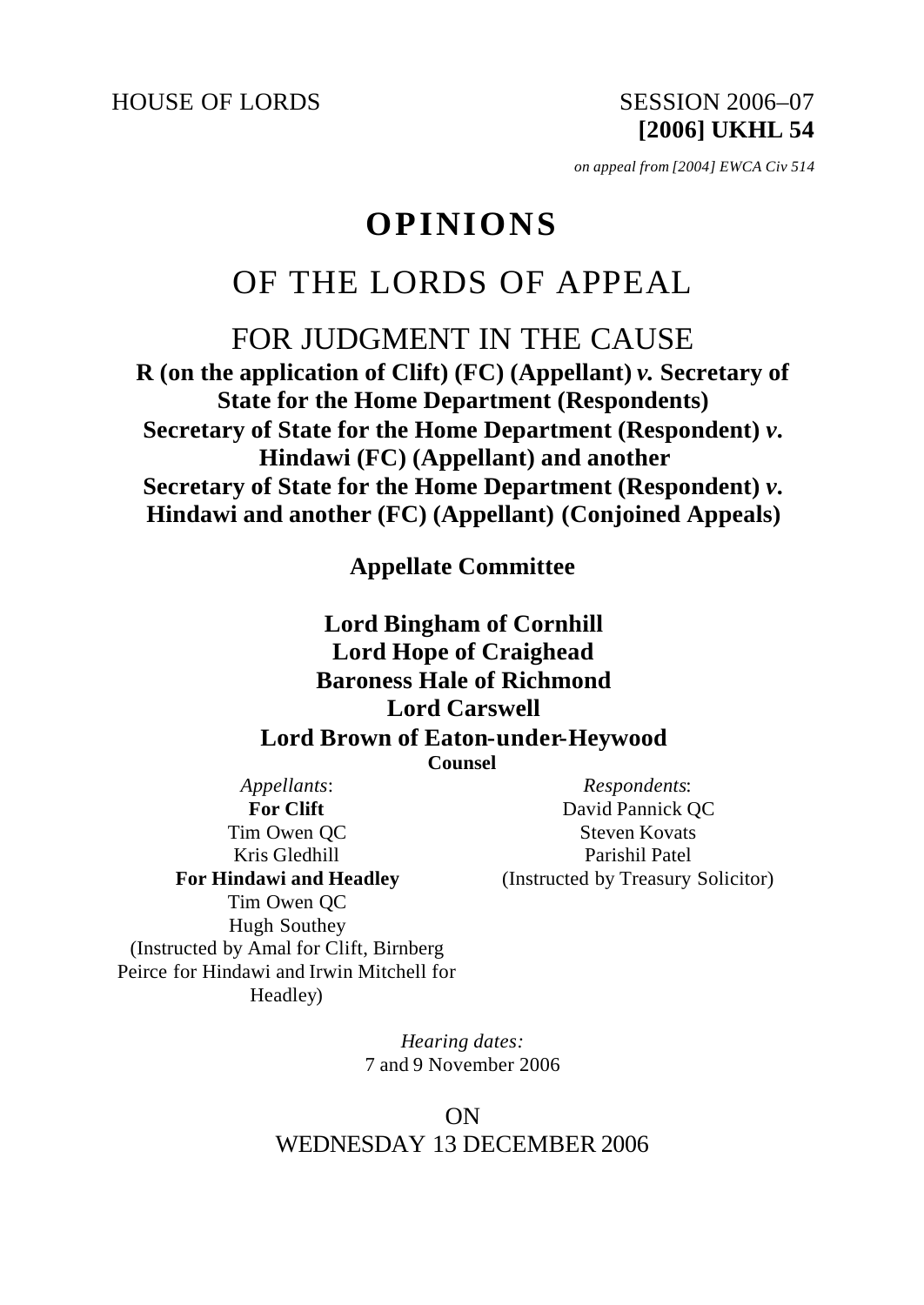#### **HOUSE OF LORDS**

## **OPINIONS OF THE LORDS OF APPEAL FOR JUDGMENT IN THE CAUSE**

## **R (on the application of Clift) (FC)** *v.* **Secretary of State for the Home Department (Respondents) Secretary of State for the Home Department (Respondent)** *v.* **Hindawi (FC) (Appellant) and another Secretary of State for the Home Department (Respondent)** *v.* **Hindawi and another (FC) (Appellant) (Conjoined Appeals)**

**[2006] UKHL 54**

## **LORD BINGHAM OF CORNHILL**

My Lords,

1. These three appeals, arising on somewhat differing facts, present a common question. The appellants are former or serving prisoners. The question is whether the early release provisions to which each of the appellants respectively was subject discriminated against him, unjustifiably, in breach of article 14, in conjunction with article 5, of the European Convention on Human Rights.

*Sean Clift*

2. The first-named appellant (Sean Clift) is a British national. On 30 April 1994 he was sentenced at Lincoln to 18 years' imprisonment for very serious crimes including attempted murder, which carried a maximum sentence of life imprisonment. Under the legislative regime applicable to his case he became eligible for release on parole on 13 March 2002 and entitled to release on 18 March 2005. On 25 March 2002 the Parole Board recommended his release on parole but the Secretary of State rejected that recommendation on 25 October 2002. The Parole Board reconsidered the case and on 17 March 2003 did not recommend release, but on 25 February 2004 it again did so. On this occasion the Secretary of State accepted the recommendation, and on 10 March 2004 Mr Clift was released on licence.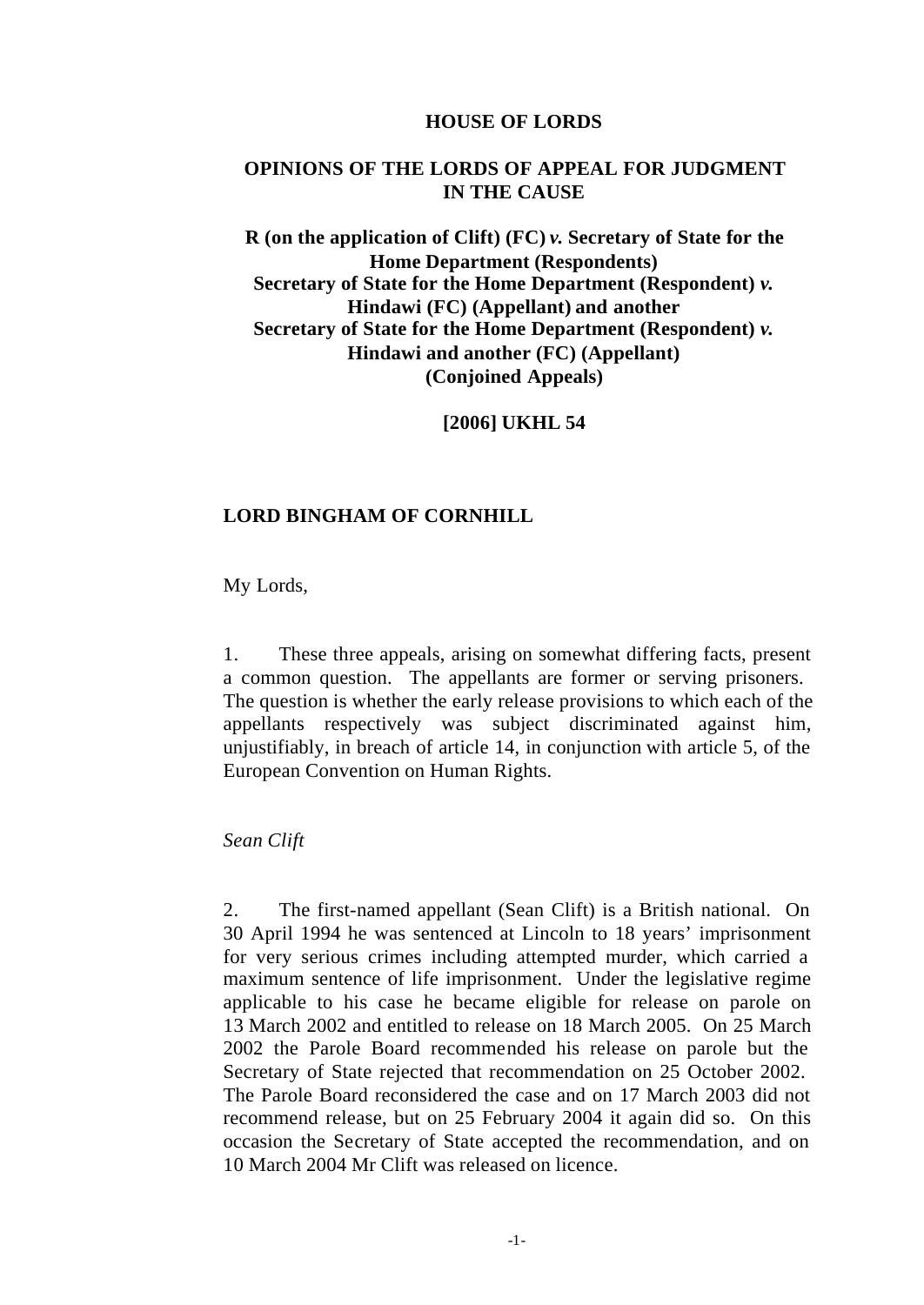3. Had Mr Clift been sentenced to a term of less than 15 years, or had he been sentenced to life imprisonment, the Secretary of State would have been legally obliged to comply with the recommendation of the Parole Board. That is the effect of sections 33(2) and (5), 34, 35 and 50(2) of the Criminal Justice Act 1991, section 28 of the Crime (Sentences) Act 1997, section 275 of the Criminal Justice Act 2003 and paragraph 2 of the Parole Board (Transfer of Functions) Order 1998 (SI 1998/3218) ("the 1998 Order"). But paragraph 2 of the 1998 Order preserved the Secretary of State's final power of decision, following a recommendation for release by the Parole Board, in relation to prisoners serving determinate terms of 15 years or more.

4. The first-named appellant contends that this early release regime discriminated against him in breach of his rights under articles 5 and 14 of the European Convention, without justification, in denying him a right enjoyed by long-term prisoners serving determinate sentences of less than 15 years or life sentences prisoners: the right to be released on the recommendation of the Parole Board.

#### *Nezar Hindawi*

5. The second-named appellant (Nezar Hindawi) is a foreign national. On 24 October 1986 he was sentenced at the Central Criminal Court to 45 years' imprisonment for very serious terrorist offences. A deportation order was made against him on about 13 November 2000. Under the parole regime in force when he was sentenced, which continues to apply, he became eligible for release on parole on 18 April 2001, although he is not entitled (on the agreed facts) to be released until 8 June 2016. On 20 June 2001 and 2 April 2003 the Secretary of State rejected an application by Mr Hindawi for early release. He remains in prison. Because he is a long-term prisoner liable to removal from the United Kingdom, the Parole Board has no power to recommend his release, and the decision on release rests with the Secretary of State alone. If he were not liable to removal, the Parole Board would have power to recommend release although the Secretary of State would not be legally obliged to give effect to the recommendation since he is serving a sentence of more than 15 years. That is the effect of sections 33(2) and (5), 35, 46(1) and 50(2) of the 1991 Act and paragraph 2 of the 1998 Order.

6. Mr Hindawi contends that this early release regime discriminates against him in breach of his rights under articles 5 and 14 of the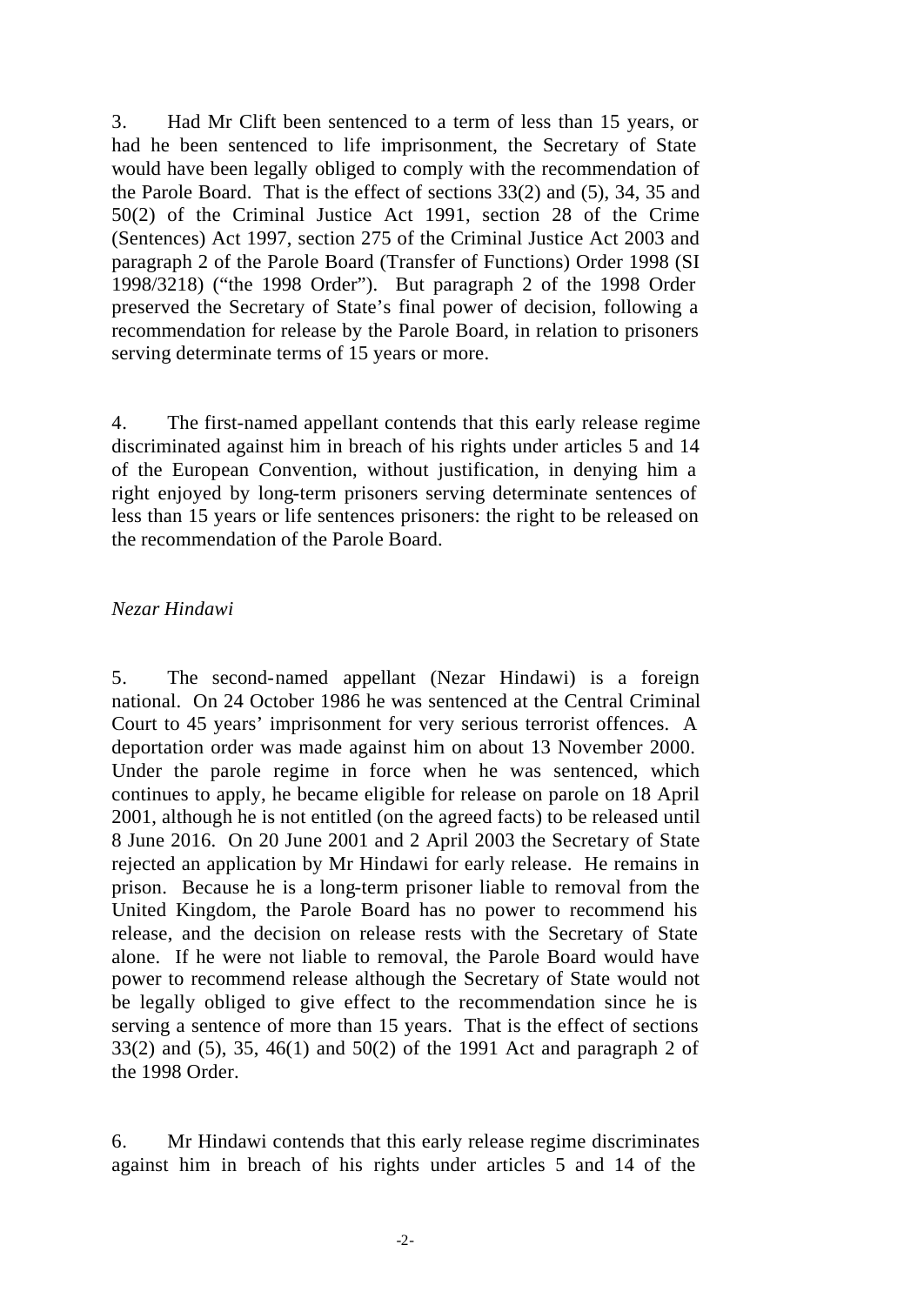Convention, without justification, in denying him a right enjoyed by long-term prisoners not liable to removal serving determinate sentences of less than 15 years or life sentences: the right to be released on the recommendation of the Parole Board. He says, invoking section 6 of the Human Rights Act 1998, that sections 46(1) and 50(2) of the 1991 Act are incompatible with the Convention.

#### *Prince Charles Headley*

7. The third-named appellant (Prince Charles Headley) is a foreign national. On 31 January 2000 he was sentenced at Sheffield to seven years' imprisonment for drugs offences. A deportation order was made against him on 9 December 2003. Under the regime applicable to him he became eligible for early release on parole on 7 January 2003. His application for early release was referred to the Parole Board in error: it was refused by the Board on 15 January 2003 and by the Secretary of State on 9 May 2003. But a further application to the Secretary of State was successful, and he was released from his sentence on 23 December 2003. He was thereafter detained with a view to deportation, recalled to prison, remanded in custody and eventually sentenced for other offences. These later events are not material to his appeal. Under his seven-year sentence, as a long-term prisoner liable to removal from the United Kingdom, the decision on his early release rested with the Secretary of State alone. Had he not been liable to removal the Parole Board and not the Secretary of State would have decided on his release. That is the effect of sections 33, 35 and  $46(1)$  and  $50(2)$  of the 1991 Act and paragraph 2 of the 1998 Order.

8. Mr Headley contends that this early release regime discriminated against him in breach of his rights under articles 5 and 14 of the Convention, without justification, in denying him a right enjoyed by long-term prisoners not liable to removal serving sentences of less than 15 years or life sentences: the right to be released on the recommendation of the Parole Board. He makes the same case on incompatibility as Mr Hindawi.

9. The provisions referred to above have been repealed and replaced by the Criminal Justice Act 2003. But they continue to apply to offences committed before 4 April 2005 under the Criminal Justice Act 2003 (Commencement No 8 and Transitional and Saving Provisions) Order 2005 (SI 2005/950 (C 42)), and therefore continue to apply to these appellants.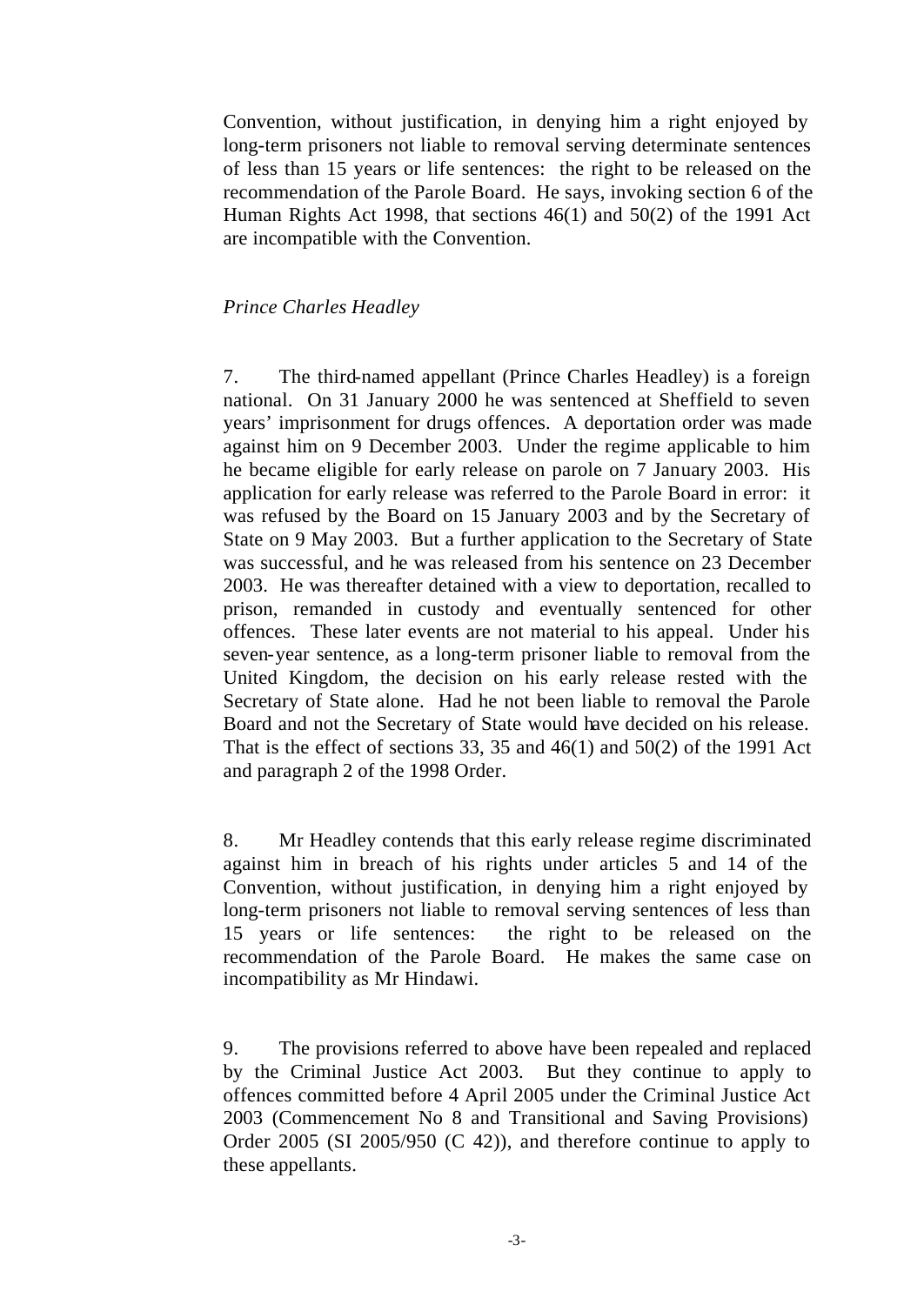10. The parties very helpfully agreed that three issues arise for decision by the House. But the second question arises only in the appeal of Mr Clift, and not in the other two appeals. Depending on the answer to the second issue in Mr Clift's appeal, the answer to the third issue may, in his case, not be decisive.

## *Articles 5 and 14 of the European Convention*

11. Articles 5 and 14 of the European Convention, given domestic effect by the 1998 Act and in force at all times material to these appeals, are now very familiar. So far as relevant, the articles provide:

#### "*Article 5*

#### *Right to liberty and security*

- 1. Everyone has the right to liberty and security of person. No one shall be deprived of his liberty save in the following cases and in accordance with a procedure prescribed by law:
	- (a) the lawful detention of a person after conviction by a competent court; …
- 4. Everyone who is deprived of his liberty by arrest or detention shall be entitled to take proceedings by which the lawfulness of his detention shall be decided speedily by a court and his release ordered if the detention is not lawful …"

#### "*Article 14*

## *Prohibition of discrimination*

The enjoyment of the rights and freedoms set forth in this Convention shall be secured without discrimination on any ground such as sex, race, colour, language, religion, political or other opinion, national or social origin, association with a national minority, property, birth or other status."

#### *The first issue*

12. The first issue, arising in all three appeals, is whether the appellants' applications for early release came within the ambit of article 5 of the European Convention so as to engage article 14 of the Convention. The issue is so expressed in recognition of a clear,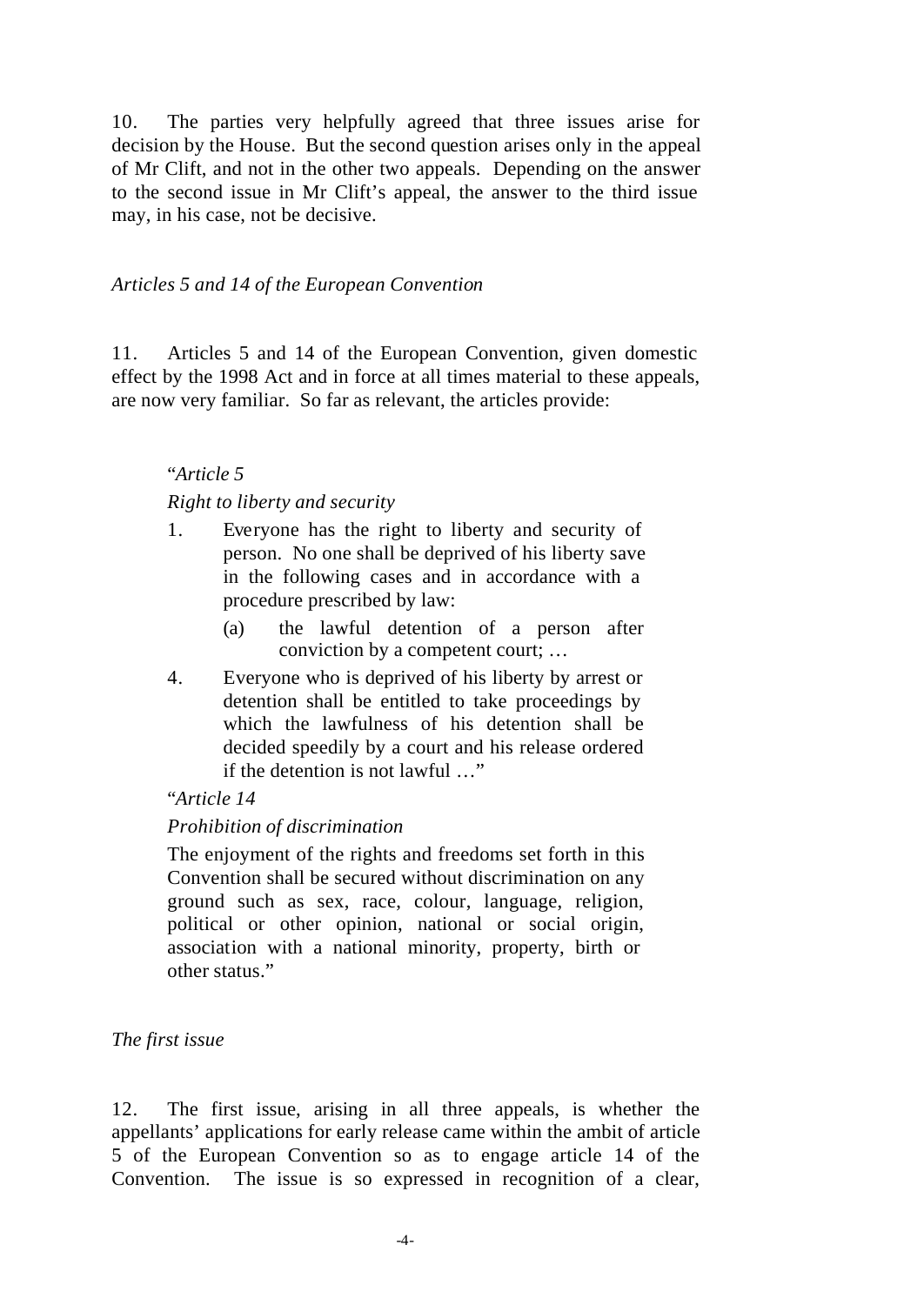consistent and very well-established line of Strasbourg authority. A recent summary of the relevant principles was given by a Grand Chamber of the Strasbourg court in *Stec v United Kingdom* (2005) 41 EHRR SE 295 in a passage directed of course to the case then before the court:

"38. The Court recalls that Article 14 complements the other substantive provisions of the Convention and the Protocols. It has no independent existence since it has effect solely in relation to 'the enjoyment of the rights and freedoms' safeguarded by those provisions (see, amongst many authorities, *Sahin v Germany* [GC], (2003) 36 EHRR 765 at [85]. The application of Article 14 does not necessarily presuppose the violation of one of the substantive rights guaranteed by the Convention. It is necessary but it is also sufficient for the facts of the case to fall 'within the ambit' of one or more of the Convention Articles (see, among many other authorities, *Abdulaziz, Cabales and Balkandali v United* Kingdom (1985) 7 EHRR 471 at [71]; *Schmidt (Karlheinz) v Germany* (1994) 18 EHRR 513 at [22]; and *Petrovic v Austria* (1998) 33 EHRR 307 at [22].

39. The prohibition of discrimination in Article 14 thus extends beyond the enjoyment of the rights and freedoms which the Convention and Protocols require each State to guarantee. It applies also to those additional rights, falling within the general scope of any Convention article, for which the State has voluntarily decided to provide. This principle is well entrenched in the Court's case law. It was expressed for the first time in *Belgian Linguistic Case (No 2)* (1968) 1 EHRR 252 at [9], when the Court noted that the right to obtain from the public authorities the creation of a particular kind of educational establishment could not be inferred from Article 2 of Protocol No 1, and continued as follows:

> '… nevertheless, a State which had set up such an establishment could not, in laying down entrance requirements, take discriminatory measures within the meaning of Article 14.'

40. The Court must decide, therefore, whether the interests of the applicants which were adversely affected by the impugned legislative scheme fell within the 'ambit' or 'scope' of Article 1 of Protocol No 1."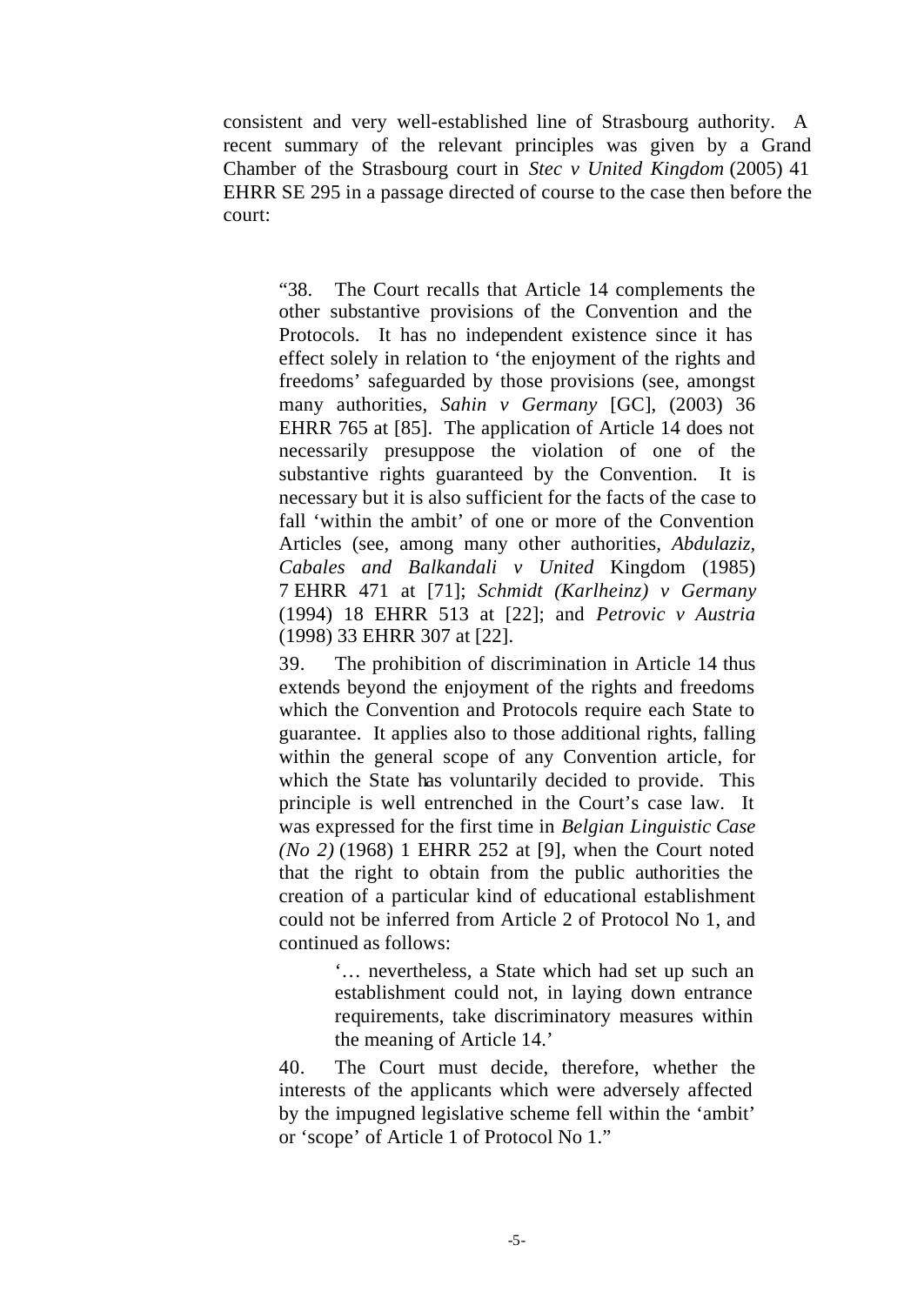13. In *M v Secretary of State for Work and Pensions* [2006] UKHL 11, [2006] 2 AC 91, the House had recent occasion to review the Strasbourg jurisprudence on the applicability of article 14, and attempted to distil the essence of the relevant principles. Although different members of the House used different language, and the outcome vividly illustrated the difficulty which may arise in applying the principles to a concrete case, none of these opinions was criticised as inaccurate or incomplete, and I do not think any purpose will be served by repeating those opinions or citing passages from them. Plainly, expressions such as "ambit", "scope" and "linked" used in the Strasbourg cases are not precise and exact in their meaning. They denote a situation in which a substantive Convention right is not violated, but in which a personal interest close to the core of such a right is infringed. This calls, as Lord Nicholls said in *M*, at para 14, for a value judgment. The court is required to consider, in respect of the Convention right relied on, what value that substantive right exists to protect.

14. The appellants invoke article 5. There is no doubt what value article 5 exists to protect. It is the fundamental right to liberty and personal security. Thus the article sanctions infringement of that right only in certain situations, defined with some particularity in paragraph (1)(a)-(f); only in accordance with a procedure prescribed by law; and only subject to a detainee's right to challenge before a court the lawfulness of his detention. The presumption, as under the Bail Act 1976, is in favour of freedom.

15. It was argued by the Secretary of State that each of the appellants was lawfully detained after conviction by a competent court. Article 5(1)(a) was therefore satisfied. The sentences imposed by the court were not themselves criticised as discriminatory, and could have been challenged had they been so. Those sentences provided lawful authority for detention of the appellants until such time as, under domestic law, they became entitled to release: *R (Giles) v Parole Board* [2003] UKHL 42, [2004] 1 AC 1. At that point continued detention would become unlawful (*R v Governor of Brockhill Prison, Ex p Evans* (*No 2*) [2001] 2 AC 19), but not before. Article 5(4) had no part to play in implementing the sentence before release. It followed that discriminatory implementation of the sentence, however extreme and unjustifiable, was not within the ambit of article 5.

16. This argument is in my judgment a mixture of the true and the false. I would agree that the sentences passed on the respective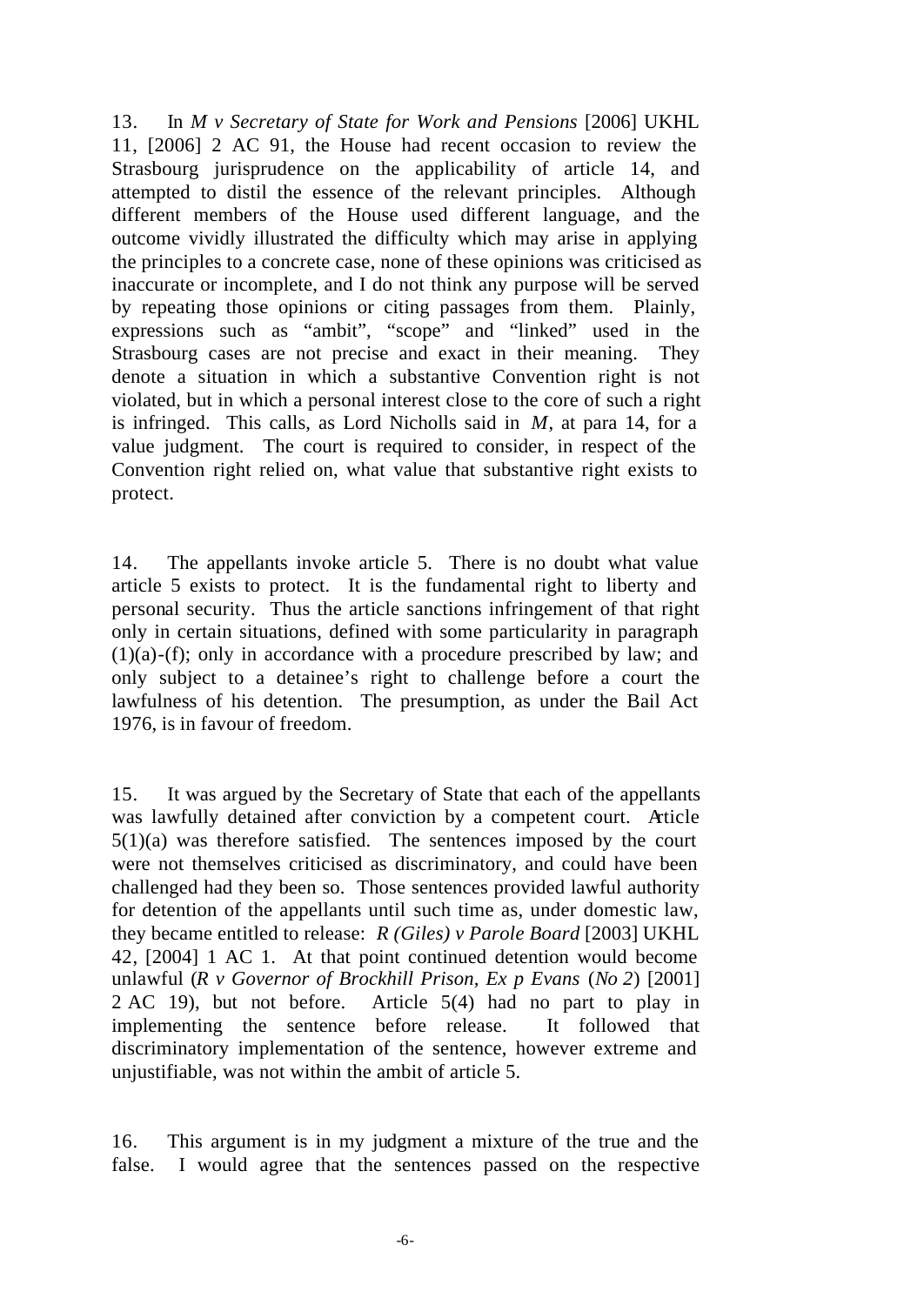appellants satisfied article  $5(1)(a)$  and provided lawful authority for the detention of the appellants until such time as, under domestic law, their detention became unlawful. *Giles* established that a prisoner sentenced to a determinate term of years cannot seek to be released at any earlier time than that for which domestic law provides. During the currency of a lawful sentence, article 5(4) has no part to play. But the Secretary of State's argument founders, in my opinion, on a failure to recognise both the importance, in our system, of the statutory rules providing for early release and the close relationship between those rules and the core value which article 5 exists to protect.

17. The Convention does not require member states to establish a scheme for early release of those sentenced to imprisonment. Prisoners may, consistently with the Convention, be required to serve every day of the sentence passed by the judge, or be detained until a predetermined period or proportion of the sentence has been served, if that is what domestic law provides. But this is not what the law of England and Wales provided, in respect of long-term determinate prisoners, at the times relevant to these appeals. That law provided for a time at which (subject to additional days of custody imposed for disciplinary breaches) a prisoner must, as a matter of right, be released, and an earlier time at which he might be released if it was judged safe to release him but at which he need not be released if it was not so judged.

18. A number of grounds (economy and the need to relieve overcrowding in prisons) have doubtless been relied on when introducing pre-release schemes from determinate sentences such as those under consideration here. But one such consideration is recognition that neither the public interest nor the interest of the offender is well served by continuing to detain a prisoner until the end of his publicly pronounced sentence; that in some cases those interests will be best served by releasing the prisoner at the earlier, discretionary, stage; and that in those cases prisoners should regain their freedom (even if subject to restrictions) because there is judged to be no continuing interest in depriving them of it. I accordingly find that the right to seek early release, where domestic law provides for such a right, is clearly within the ambit of article 5, and differential treatment of one prisoner as compared with another, otherwise than on the merits of their respective cases, gives rise to a potential complaint under article 14.

19. This is a conclusion I would unhesitatingly reach even if there were no Strasbourg authority on the point. But the Strasbourg institutions have consistently recognised the possibility of a claim under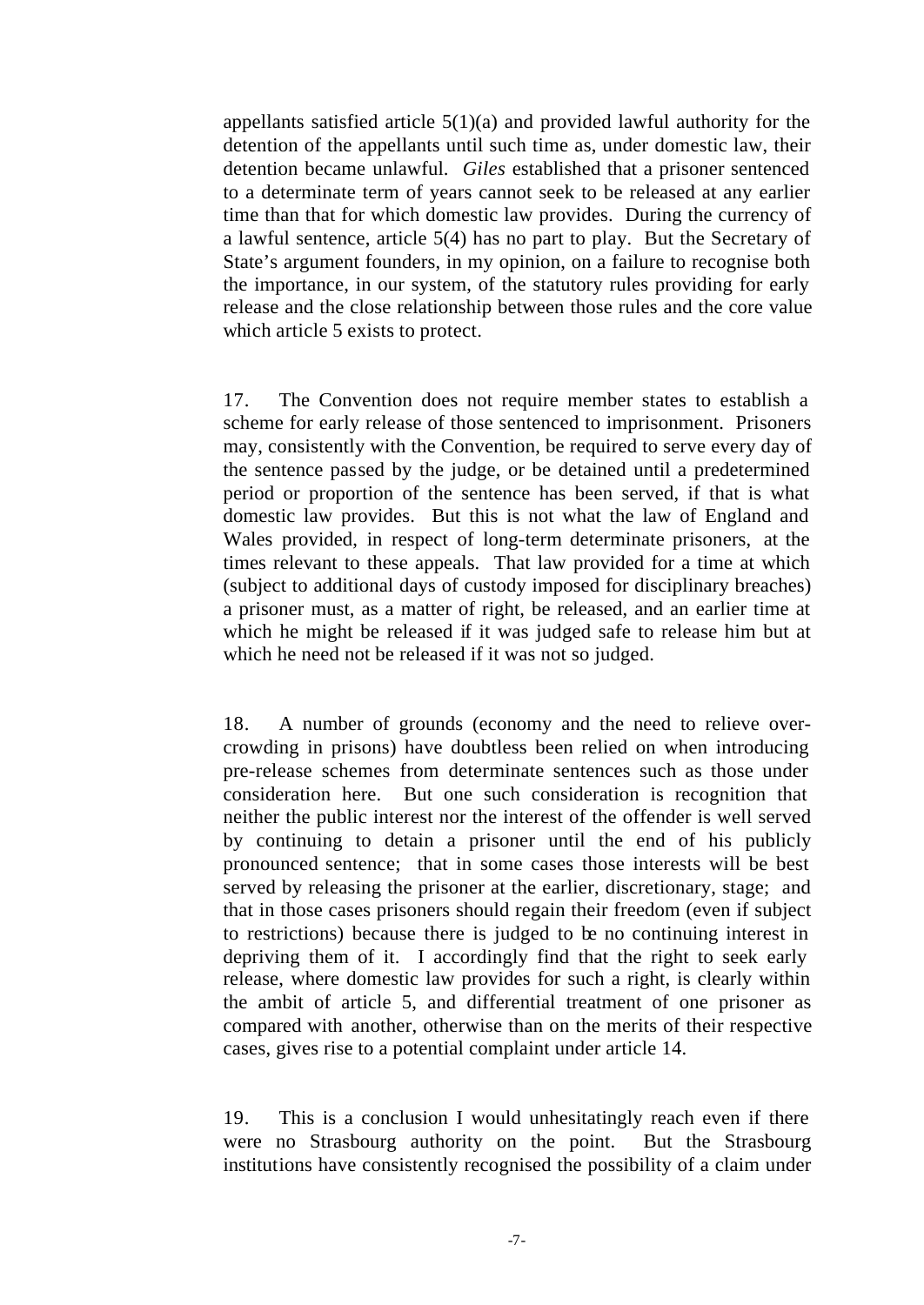article 14, in relation to article 5, where a parole scheme is operated in an objectionably discriminatory manner. In *Webster v United Kingdom*  (Application No 12118/86), (unreported) 4 March 1987 the Commission, in an admissibility decision, said:

"The Commission notes that the applicant was detained in accordance with a procedure prescribed by law after conviction by a competent court, pursuant to Article 5 para. 1(a) … of the Convention. According to that conviction the applicant could have been expected to serve his full five year sentence. The Commission considers, nevertheless, that if a prison pre-release scheme were operated in a discriminatory manner, an issue could arise under Article 5 of the Convention, read in conjunction with Article 14 ... . Article 14 ... guarantees freedom from discrimination in the securement of Convention rights such as the right to liberty and security of person laid down in Article 5 … ."

In *Gerger v Turkey* (Application No 24919/94) (unreported) 8 July 1999 the applicant complained that, as a defendant convicted of terrorism, he was denied parole until a later stage in his sentence than other prisoners. The court held the complaint to be inadmissible, but in doing so said:

"68. The Government submitted that Article 5 § 1 (a) did not secure convicted prisoners a right to automatic parole. They added that in any event the restrictions on entitlement to parole imposed on persons convicted of an offence under the Prevention of Terrorism Act were warranted by the intrinsic seriousness of such offences.

69. The Court considers, firstly, that, although Article 5 § 1 (a) of the Convention does not guarantee a right to automatic parole, an issue may arise under that provision taken together with Article 14 of the Convention if a settled sentencing policy affects individuals in a discriminatory manner."

20. At first instance in Mr Clift's case, counsel for the Secretary of State accepted that legislation providing for early release on parole fell sufficiently within the ambit of article  $5(1)$  to engage article 14, although he reserved the point for argument on appeal: [2003] EWHC 1337 (Admin), para 16, per Hooper J. No similar concession was made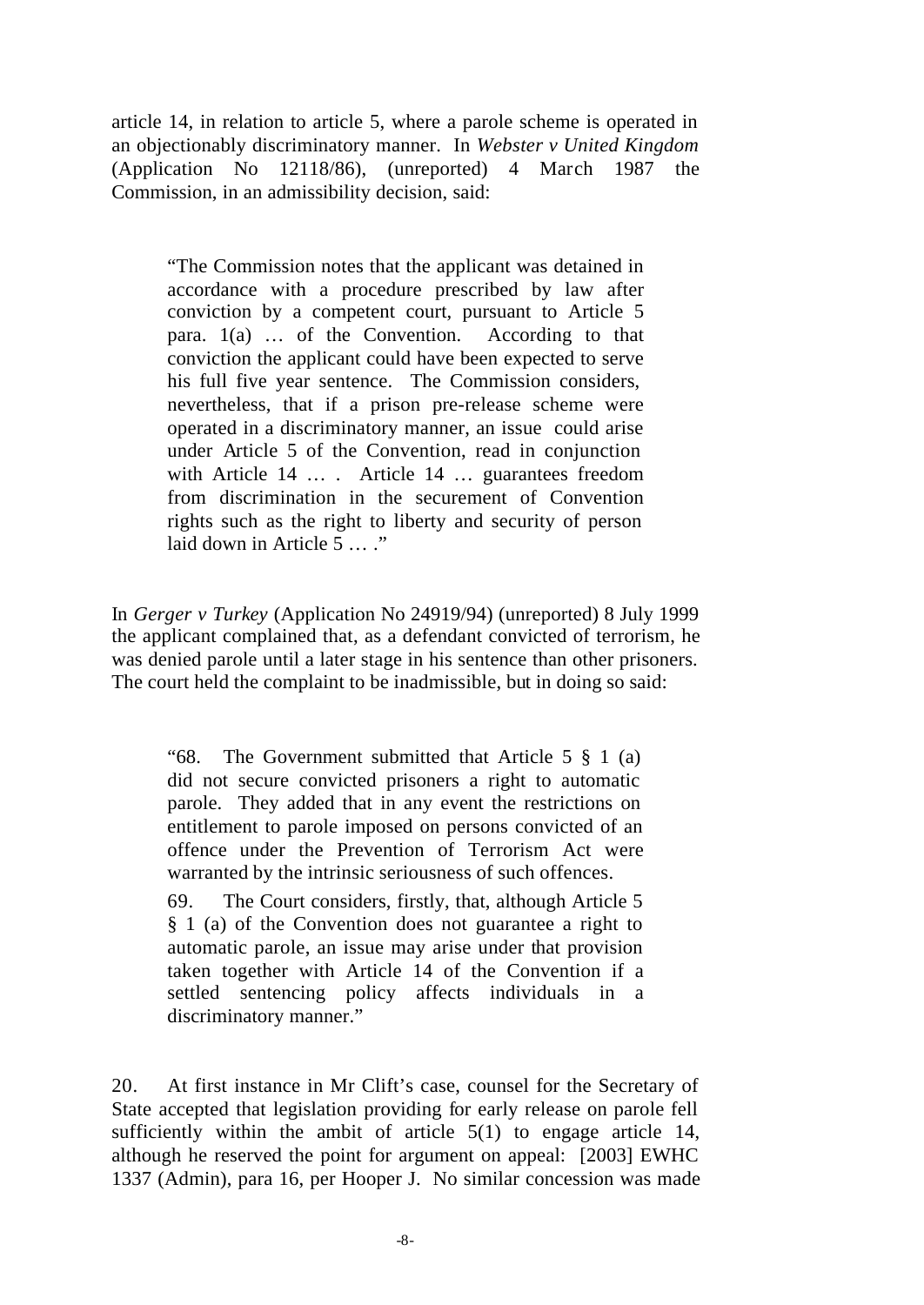by the Secretary of State when the application of Messrs Hindawi and Headley came before McCombe J at first instance, but having reviewed some of the domestic and Strasbourg authorities as they then stood the judge concluded that the concession had been rightly made: [2004] EWHC 78 (Admin), para 24.

21. When Mr Clift's case reached the Court of Appeal, it posed as the first issue, whether the case was within the ambit of article 5. It did not express a clear answer to that question, but may be taken to have concluded that the case was, or well might be, within the ambit of article 5: Lord Woolf CJ, Rix and Carnwath LJJ, [2004] EWCA Civ 514, [2004] 1 WLR 2223, paras 14-18.

22. The members of the Court of Appeal expressed differing views on this question in the appeal of Messrs Hindawi and Headley: Kennedy, Sedley and Neuberger LJJ, [2004] EWCA Civ 1309, [2005] 1 WLR 1102. Kennedy LJ, relying on *Giles* and the Court of Appeal decision, since reversed, in *R (Smith) v Parole Board (No 2)* [2003] EWCA Civ 1269, [2004] 1 WLR 421 accepted the Secretary of State's submission already summarised: see paras 9-22. For reasons already given, I do not think that meets the appellants' case.

23. Sedley LJ also decided this issue against Messrs Hindawi and Headley, although on narrower grounds. He held against them (paras 38-41) not because early release during the currency of a lawful sentence could not be brought within article 5, but because what they were seeking was not a right to be released but a right that the Secretary of State should receive the advice of the Parole Board. This was so in the case of Mr Hindawi, if Mr Clift's appeal (already dismissed) had been rightly decided, as the Court of Appeal was bound to assume. But it was not so in the case of Mr Headley, who was contending that the Parole Board's recommendation should be decisive, as in the case of other long-term determinate sentence prisoners serving less than 15 years but not subject to removal. But in any event I consider the right to seek the early release recommendation of an independent, court-like, body, expert in the assessment of risk and immunised against external pressure, to be a right of sufficient value to engage, potentially, the application of article 5.

24. Neuberger LJ considered this issue at some length (paras 48-83). At para 75 he said: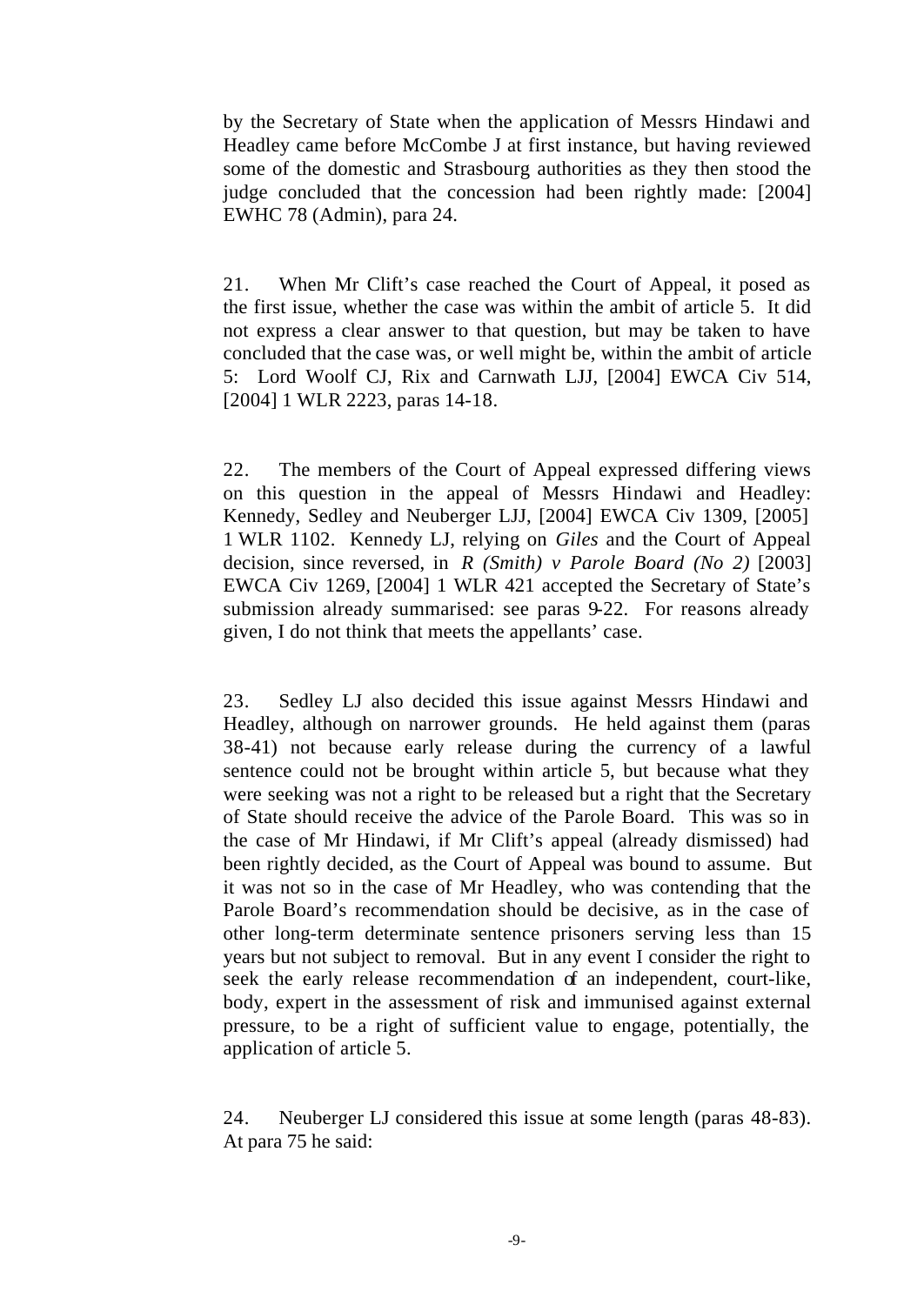"The fact that article 5 cannot be invoked to justify a prisoner claiming the right to be granted early release where no early release system exists, does not mean that where an early release system exists, it is not within the ambit of article 5 for the purposes of engaging article 14."

For reasons already given, I agree. He expressed his conclusion in para 82:

"If it be the case that the right to early release engages article 5, I consider that it follows that the right to be considered for early release is within the ambit of article 5, and consequently, where there are discriminatory provisions between different types of prisoner in relation to the circumstances in which, or the basis upon which, they can seek early release, article 14 is, at least in principle, capable of being invoked."

Again, I agree. I would resolve this issue in favour of the appellants.

## *The second issue*

25. The second agreed issue is whether the differential treatment to which all three appellants were admittedly subject was on one or other of the grounds listed in article 14 of the Convention. In the cases of Messrs Hindawi and Headley, so far as their liability for removal is concerned, there is no live issue. The Secretary of State accepts that they were treated differently from other prisoners on the ground of national origin. But there is a live issue in Mr Clift's case, where the differential treatment was the result of the length of his sentence and this differential treatment would still be applicable to Mr Hindawi even if he were not liable to be removed.

26. In the case of Mr Clift, he contends that the differential treatment of which he complains falls within article 14 because it is based on the length of his determinate sentence and this, he says, is "any ground such as … other status". The Secretary of State challenges this contention.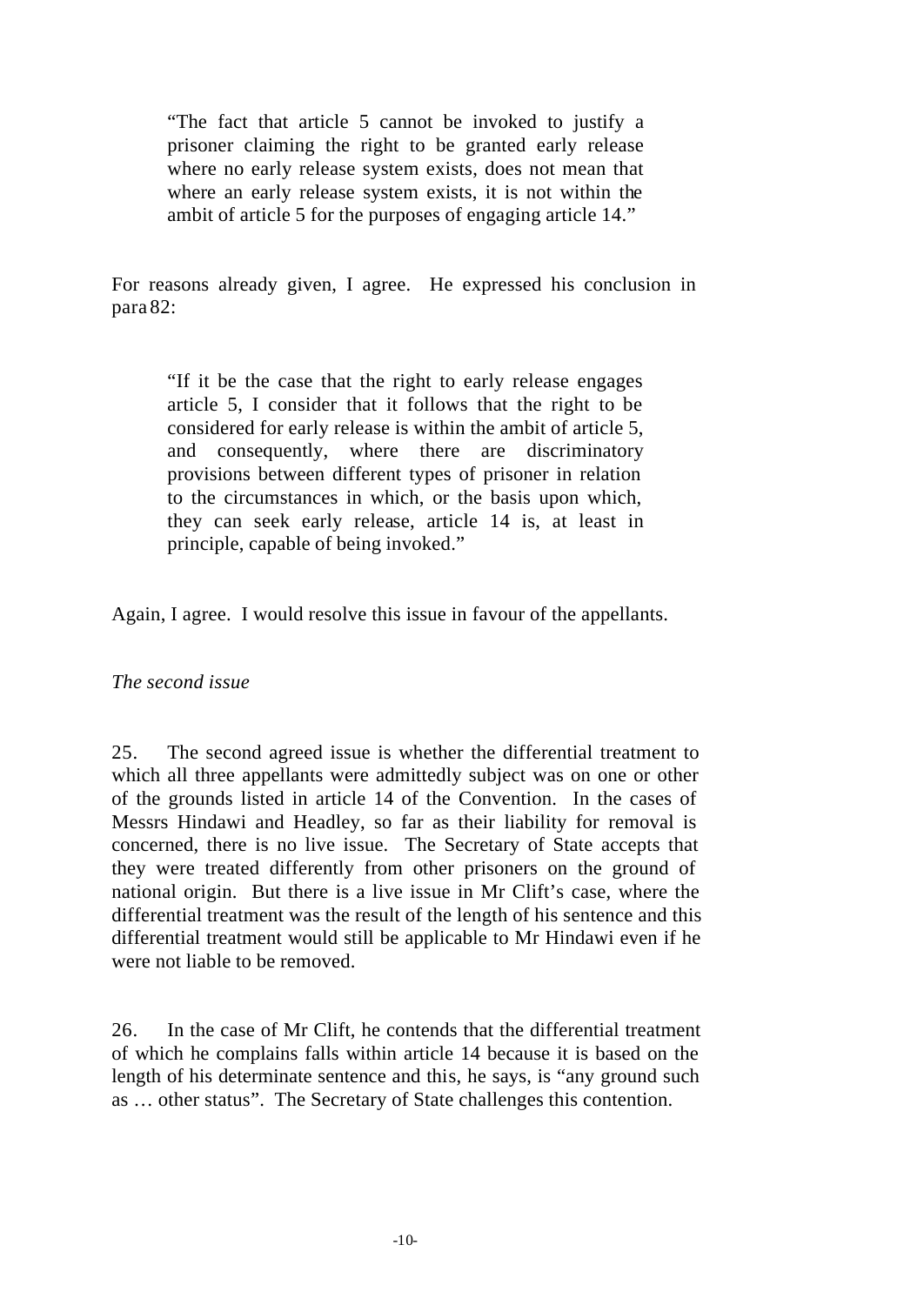27. As Lord Walker of Gestingthorpe pointed out in *R(Carson) v Secretary of State for Work and Pensions* [2005] UKHL 37, [2006] 1 AC 173, para 52, "or other status" (in the French version "toute autre situation") is far from precise. But plainly the language is not intended to cover differential treatment on any ground whatever: if it were, the list of grounds in article 14 (reproduced, in this respect, in article 1(2) of the Twelfth Protocol, which the United Kingdom has not ratified) would be otiose. So it must impose some restriction. In *Kjeldsen, Busk Madsen and Pedersen v Denmark* (1976) 1 EHRR 711, para 56, the Strasbourg court explained that

"Article 14 prohibits, within the ambit of the rights and freedoms guaranteed, discriminatory treatment having as its basis or reason a personal characteristic ('status') by which persons or groups of persons are distinguishable from each other."

See also *Budak v Turkey* (Application No 57345/00) (unreported) 7 September 2004, para 4. Differential treatment based on previous suspicion or, it seems, the seriousness of crimes committed do not fall within the prohibition: *R(S) v Chief Constable of the South Yorkshire Police* [2004] UKHL 39, [2004] 1 WLR 2196, paras 46-52; *Gerger v Turkey* (Application No 24919/94), (unreported) 8 July 1999, para 69.

28. I do not think that a personal characteristic can be defined by the differential treatment of which a person complains. But here Mr Clift does not complain of the sentence passed upon him, but of being denied a definitive Parole Board recommendation. Is his classification as a prisoner serving a determinate sentence of 15 years or more (but less than life) a personal characteristic? I find it difficult to apply so elusive a test. But I would incline to regard a life sentence as an acquired personal characteristic and a lifer as having an "other status", and it is hard to see why the classification of Mr Clift, based on the length of his sentence and not the nature of his offences, should be differently regarded. I think, however, that a domestic court should hesitate to apply the Convention in a manner not, as I understand, explicitly or impliedly authorised by the Strasbourg jurisprudence, and I would accordingly, not without hesitation, resolve this question in favour of the Secretary of State and against Mr Clift.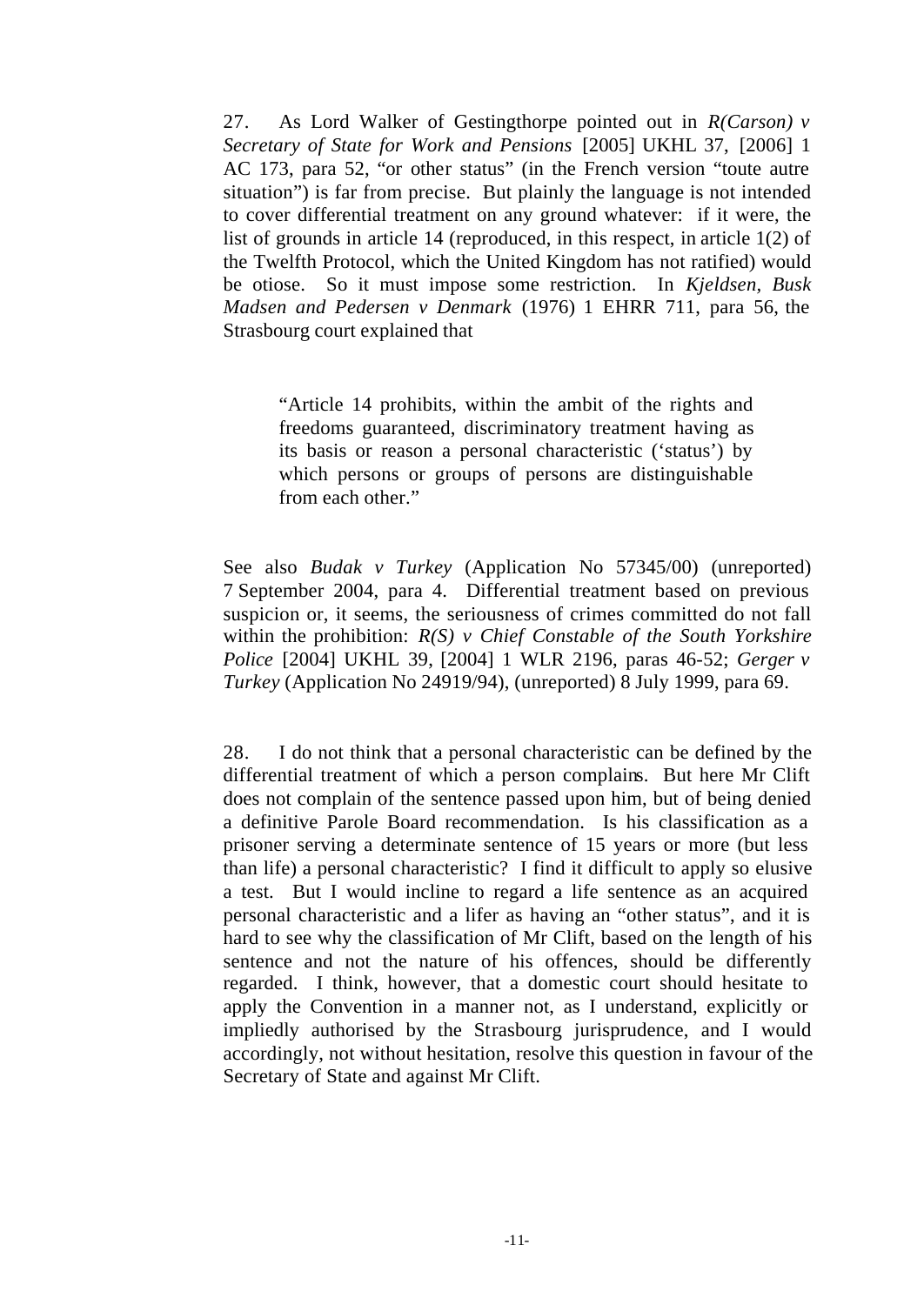29. The third issue is whether the differential treatment of the respective appellants was objectively justified at the relevant time. It is common ground that the burden of showing justification lies on the Secretary of State, that what must be shown is objective justification and that the relevant time is that at which the respective appellants were differentially treated.

30. In Mr Clift's case, Hooper J found the differential treatment of those sentenced to more than 15 years to be justified (para 39). Such prisoners were liable to pose particular problems for public safety and order, Parliament had entrusted the final decision to the Secretary of State and appropriate deference should be paid to that decision (para 35). The Court of Appeal endorsed his view: dividing lines must be drawn; and the Secretary of State could reasonably say that he should remain democratically accountable for decisions on the release of those who had committed the most serious crimes or had the worst records, or both (para 26).

31. Counsel for the Secretary of State justified retention in his hands of the power of final decision on the release of prisoners serving determinate sentences of 15 years or more as a decision well within the area of discretionary judgment or the margin of appreciation enjoyed by member states. Any line could be criticised as arbitrary, but it is necessary to draw lines. Not every difference of treatment is to be stigmatised as discrimination. In the field of social strategy, even greater weight than in other fields should be given to the judgment of the national authorities. Reliance was placed on cases such as *James v United Kingdom* (1986) 8 EHRR 123, para 68; *National and Provincial Building Society v United Kingdom* (1997) 25 EHRR 127, para 88; *Wilson v First County Trust Ltd* (*No 2*) [2003] UKHL 40, [2004] 1 AC 816, para 74; *R(Carson) v Secretary of State for Work and Pensions* [2006] 1 AC 173, paras 41, 91; and *Stec v United Kingdom* (Application Nos 65731/01 and 65900/01) (unreported) 12 April 2006, para 52. Counsel roundly disclaimed any suggestion that the Secretary of State, in making decisions on the risk presented by prisoners in this category, would bow to public pressure, but contended that this power was one reasonably reserved for the Secretary of State. It was nonetheless so because, in unwilling compliance with European Court decisions, the Secretary of State no longer exercises a similar power in the cases of discretionary lifers, automatic life sentence prisoners, HMP detainees and mandatory lifers.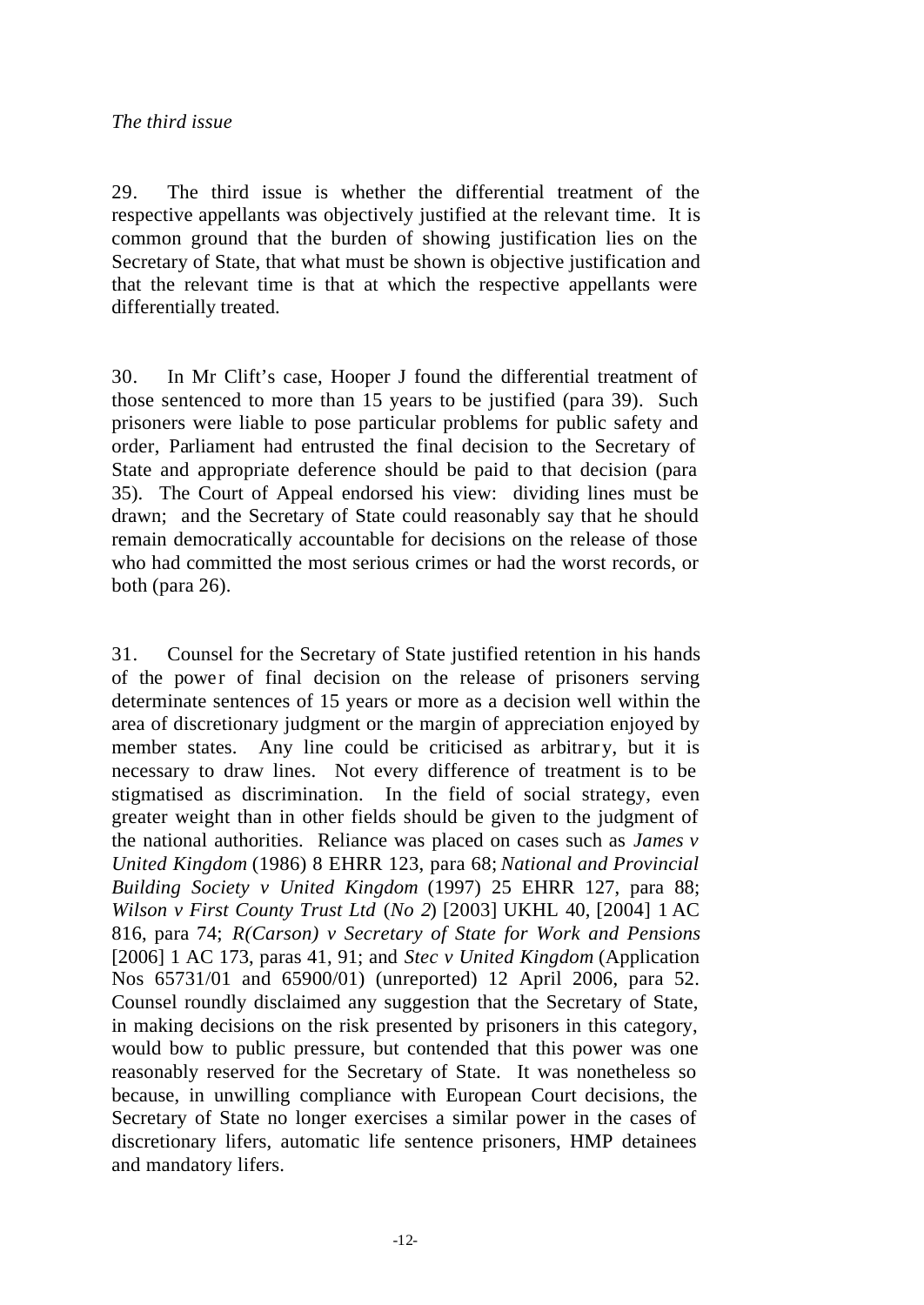32. For Mr Clift it was argued that this regime now lacks all coherence. If his crime had been judged to be even more serious than it was, and he had been sentenced to life imprisonment, the risk of releasing him would have been definitively assessed, and a decision on his release conclusively made, by the Parole Board, an expert body with the characteristics already described. There could be no rational justification for denying him such an assessment and decision because his crimes, although very serious, were not judged sufficiently grave to merit a life sentence. The Parole Board is in any event subject to the directions of the Secretary of State, and it was not said to have neglected its duty.

33. When, in October 2002, the Secretary of State rejected the Parole Board's recommendation that Mr Clift be released on parole, discretionary lifers and HMP detainees had already been brought within the definitive jurisdiction of the Parole Board, and *Stafford v United Kingdom* (2002) 35 EHRR 1121, requiring the same procedure for mandatory lifers, had already been decided. The differential treatment of prisoners serving 15 years or more had, in my opinion, become an anomaly. That would not, in itself, be a ground for holding it to be unjustified. Anomalies are commonplace. But by 2002 it had, in my opinion, become an indefensible anomaly because it had by then come to be recognised that assessment of the risk presented by any individual prisoner, in the application of publicly promulgated criteria, was a task with no political content and one to which the Secretary of State could not (and did not claim to) bring any superior expertise. I would accordingly resolve this issue in favour of Mr Clift and against the Secretary of State.

34. In the cases of Messrs Hindawi and Headley, McCombe J was unable to find objective and proportionate justification for their differential treatment (para 30). He quoted from the Carlisle Committee's 1988 Report on The Parole System in England and Wales (Cm 532), but found it hard to reconcile the committee's conclusions with later developments. The Court of Appeal expressed differing views. Kennedy LJ (para 31) considered that there was objective, reasonable and proportionate justification for differential treatment of those liable to removal, as the Carlisle Committee had opined. Sedley LJ, who had already resolved the ambit issue against these appellants, found considerable difficulty in finding their differential treatment to be justified (para 42), since the rationale of the distinctions made by the Carlisle Committee had faded to almost nothing (par a 43). Neuberger LJ resolved this issue against the Secretary of State (paras 87-91). The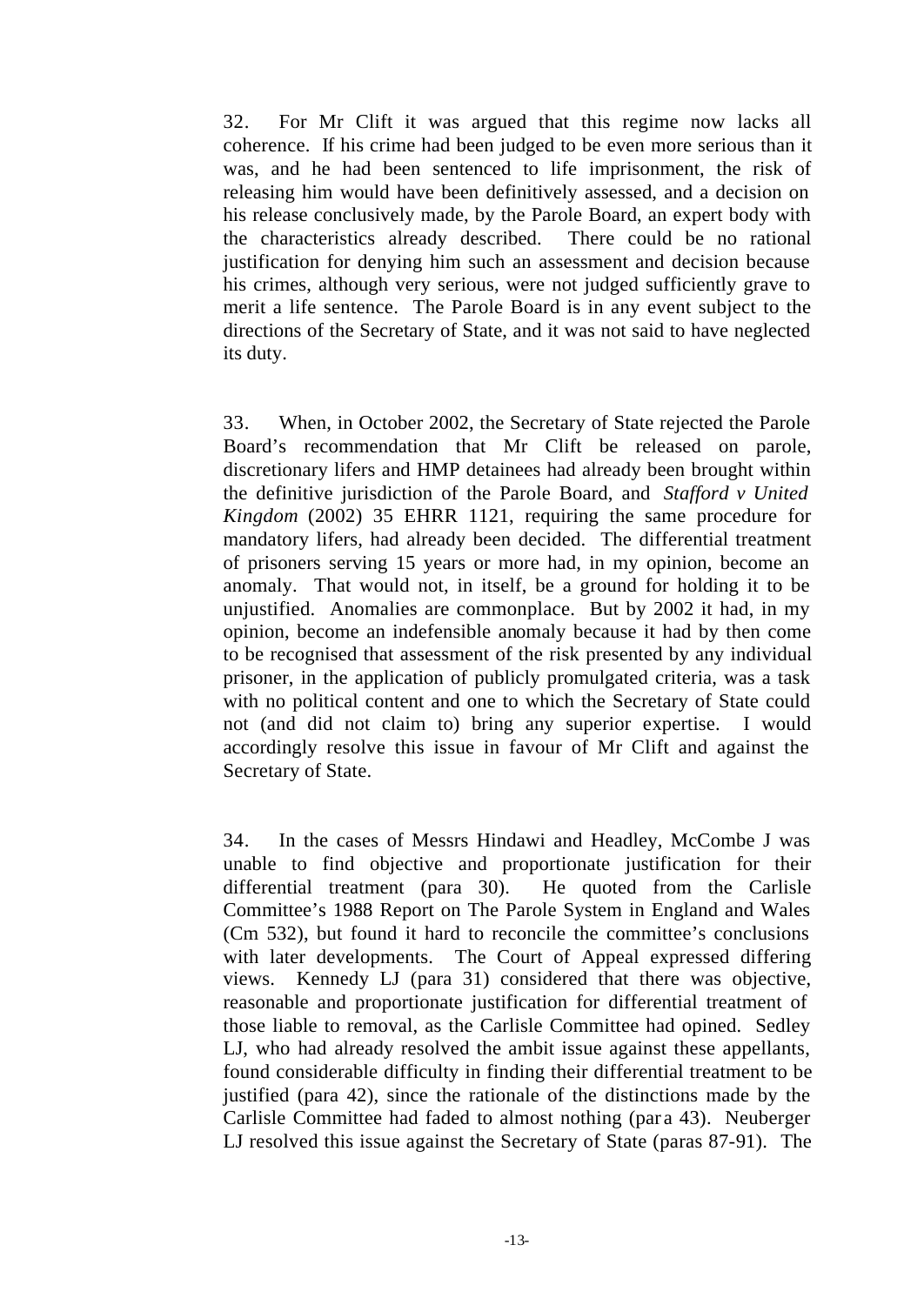relevant legislation was justifiable when introduced, but had ceased to be so.

35. In seeking to justify the differential treatment of these appellants, the Secretary of State relied on general arguments along the lines of those summarised in paragraph 31 above, and also relied on the Carlisle Committee's view that prisoners liable to removal should be subject to a different regime. It was pointed out, for example, that prisoners liable to immediate deportation on release could not be (and in practice are not) subject to licence conditions and possible recall to prisons. For the appellants it was argued that the premises of the Carlisle Committee's thinking had been falsified by later developments, depriving the regime to which the appellants were subject of rational justification.

36. The Carlisle Committee proposed (para 473) that

"those sentenced to more than 4 years should be statutorily excluded from parole eligibility if they … have had a deportation order signed against them. Instead the Home Secretary should be empowered to release them and deport them once they have reached what would have been their parole eligibility date at the 50% point of the sentence."

This recommendation was not given full effect. In reaching it, however, the committee was influenced by two considerations. The first (para 463) was the difficulty of knowing what criteria the Parole Board could sensibly apply where there was, by definition, no release plan in this country and no prospect of normal supervision. The second (para 470) was the anomaly of assessing the risk that a person would commit further offences here if he were allowed to remain, when in fact he is going to be sent away.

37. The question is not whether these points were valid when made 18 years ago, but whether they remained valid in 2001-2003. As to the first, it is clear that Appendix D to Chapter 9 of Prison Service Order 6000 Parole Release and Recall Manual ("Criteria for the release of those long-term prisoners liable to deportation or removal from the UK"), similar in effect to the Secretary of State's "Directions to the Parole Board under the Criminal Justice Act 1991, section 32(6) ... ", sets out clear and readily intelligible criteria, which have no doubt been applied (without any suggestion of difficulty) in the case of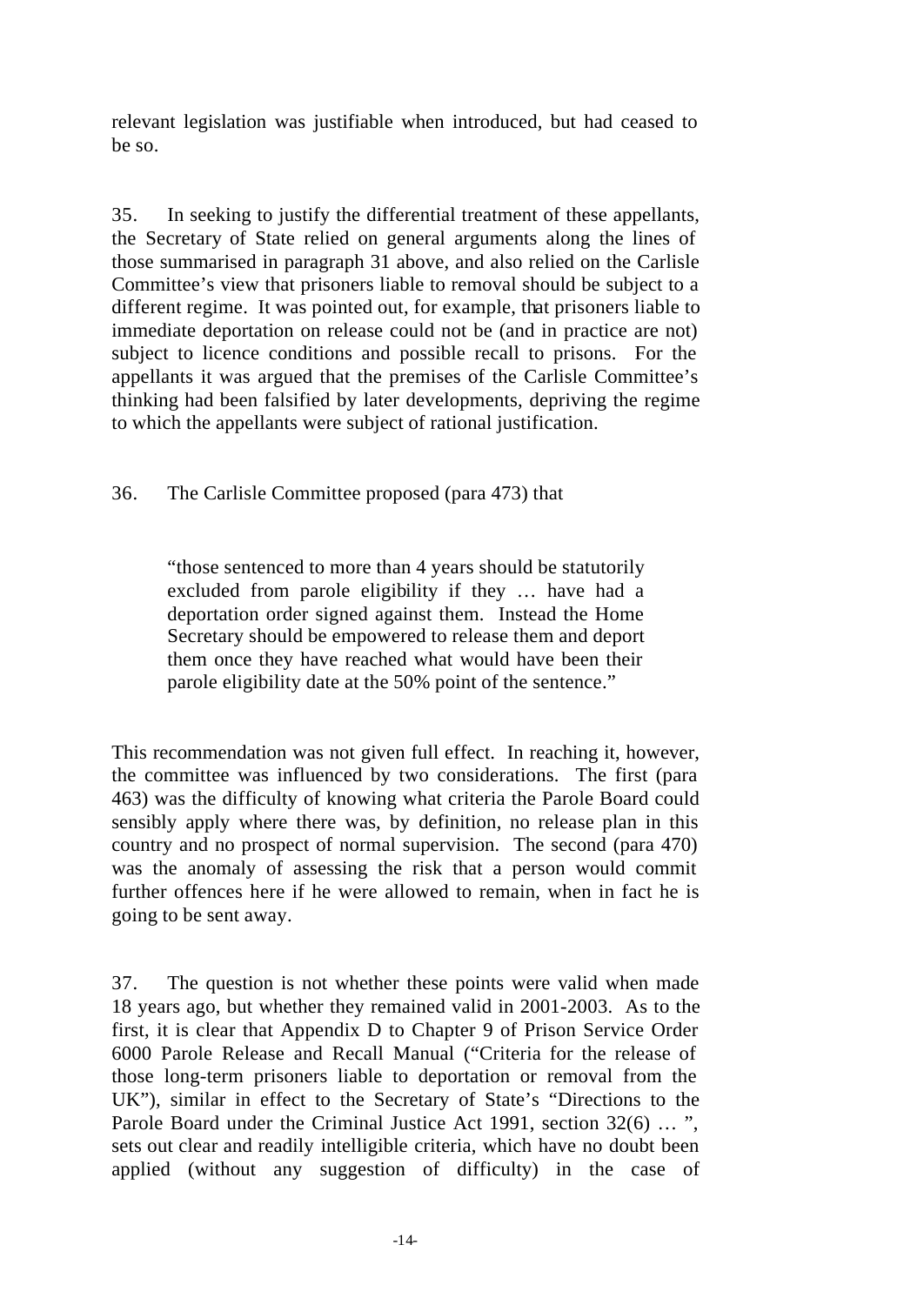indeterminate sentence prisoners and HMP detainees liable to removal. As to the second, it has been authoritatively decided (*R v Parole Board, Ex p White* (unreported) 16 December 1994, Divisional Court) that the risk which the Parole Board must assess is not limited to those within the United Kingdom but extends also to those elsewhere. The potential risk of a person released early on parole in any country to which he is removed is, therefore, a risk which the Parole Board is able to and does assess in the case of indeterminate sentence prisoners.

38. As in the case of Mr Clift, the Secretary of State has not criticised the Parole Board's discharge of its duties in relation to indeterminate sentence prisoners liable to removal, nor suggested that he brings any superior expertise to the task. Whatever the position in the past, the differential treatment of determinate sentence prisoners liable to remo val seems to me to be, now, an indefensible anomaly, for very much the same reasons as in the case of Mr Clift. The decision in question is not a political decision, appropriate to be made by a minister. It is no longer capable of rational justification. I would accordingly resolve this issue also in favour of the appellants and against the Secretary of State.

#### *Disposal*

39. For the reasons I have given, and those given by my noble and learned friends Lord Hope of Craighead, Baroness Hale of Richmond and Lord Brown of Eaton-under-Heywood, I would dismiss the appeal of Mr Clift, with the ordinary consequences as to costs.

40. For the reasons I have given, and those given by my noble and learned friends Baroness Hale and Lord Brown, I would allow the appeals of Messrs Hindawi and Headley. The parties are agreed that the legislation of which these appellants complain cannot be read and given effect under section 3 of the 1998 Act in a way which is compatible with their Convention rights. I would therefore make a declaration that sections 46(1) and 50(2) of the Criminal Justice Act 1991 are incompatible with article 14 (in conjunction with article 5) of the European Convention on Human Rights to the extent that those sections prevent prisoners liable for removal from having their cases reviewed by the Parole Board in the same manner as other long term prisoners. The Secretary of State must pay the costs of these appellants, in the House and below.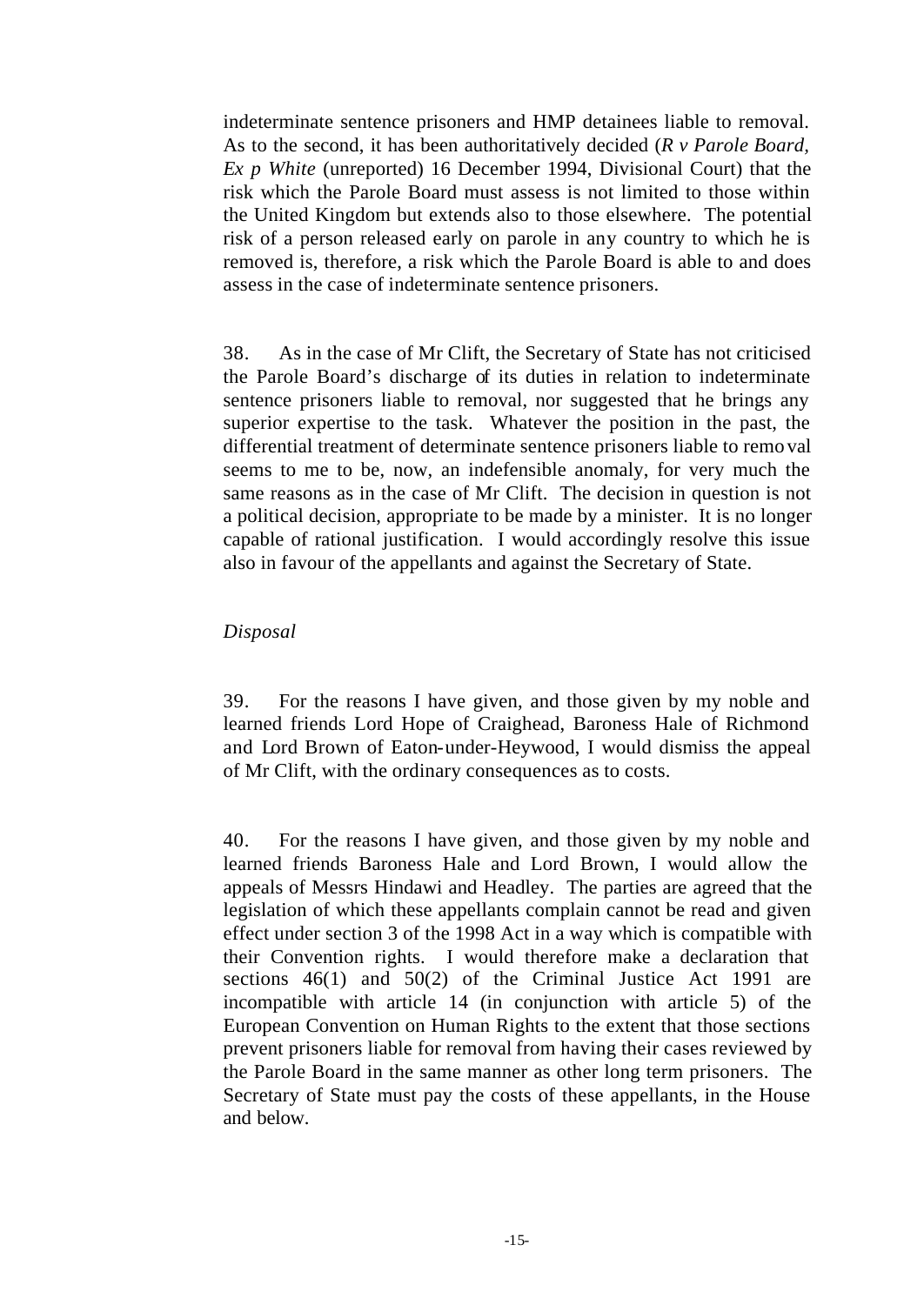## **LORD HOPE OF CRAIGHEAD**

My Lords,

41. I have had the advantage of reading in draft the speech of my noble and learned friend Lord Bingham of Cornhill. For the reasons he gives, I would dismiss the appeal of Mr Clift, allow the appeals of Mr Hindawi and Mr Headley and make the declaration of incompatibility in the cases of Mr Hindawi and Mr Headley that he proposes. I should however like to add some comments on the second agreed issue which, as Lord Bingham has explained, arises only in Mr Clift's case.

42. The differential treatment in Mr Clift's case is the result of the length of his sentence. The question is whether his complaint falls within article 14 of the European Convention. He can only succeed in bringing himself within its protection if his sentence can be said to have conferred a "status" on him within the meaning of the article. Following the guidance given by the European Court in *Kjeldsen, Busk Madsen and Pedersen v Denmark* (1976) 1 EHRR 711, para 56, we can take it that status means a personal characteristic by which persons or groups of persons are distinguishable from each other. How does that description fit with the situation in Mr Clift's case?

43. The protection which article 14 provides can be analysed in this way. It does not prohibit discrimination on any ground whatever. Its scope is limited to discrimination in the enjoyment of Convention rights. As the European Court put it in *Kjeldsen*, para 56, the article prohibits discriminatory treatment within the ambit of the rights and freedoms guaranteed. To attract this protection, the discrimination must be on some ground. This is, of course, what discrimination is all about. It is the grounds on which persons or groups of persons are treated differently that separate out treatment which is discriminatory from treatment that does not attract that criticism. The list of grounds on which discrimination in the enjoyment of Convention rights is prohibited is not exhaustive. That is made clear by the words "such as" which precedes the list. But, as Lord Steyn said in *R (S) v Chief Constable of the South Yorkshire Police* [2004] 1 WLR 2196, para 48, the words "or other status" which end the list show that the proscribed grounds are not unlimited.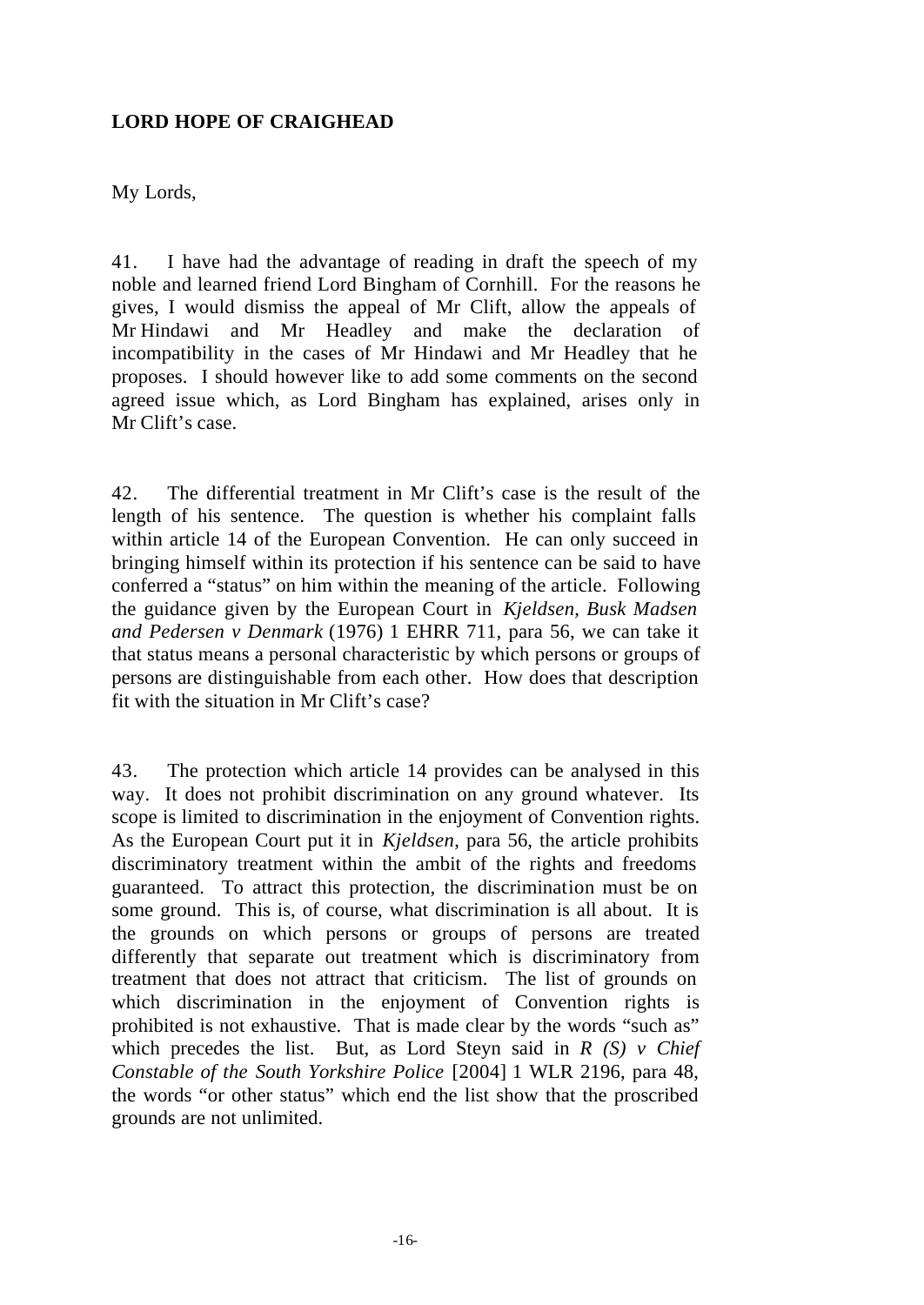44. The effect of the Parole Board (Transfer of Functions) Order 1998 of which Mr Clift complains is to discriminate between long-term prisoners serving determinate sentences of 15 years or more on the one hand and long-term prisoners serving determinate sentences of less than 15 years and prisoners serving life sentences on the other. It denies prisoners serving sentences of 15 years or more the right to be released from custody on the recommendation of the Parole Board. Prisoners in the other two groups have this right. Those in Mr Clift's group are discriminated against in a way that affects the enjoyment of what my noble and learned friend Lord Brown of Eaton-under-Heywood aptly describes as the core value of article 5 of the Convention, which is the right to liberty. The length of their sentence is the sole ground on which they are treated differently in this respect from prisoners in the two other groups. The difficult question is whether the length of their sentences has conferred a status, or a personal characteristic, on them within the meaning of article 14. It is, as Lord Bingham indicates, an elusive test.

45. Each of the specific grounds of discrimination listed in article 14 shares one feature in common. This is that they exist independently of the treatment of which complaint is made. In that sense they are personal to the complainant. They can be an acquired characteristic, such as the person's religion or political opinion. They can also, like a person's race or birth, be a characteristic over which he has no control. On the other hand in *Gerger v Turkey* (Application No 24919/94) (unreported) 8 July 1999 the court held that prisoners who were treated differently simply because of the category of the offences which they had committed were not within the protection of article 14. As the court put it in para 69 of its judgment, the distinction was not between different groups of people but between different types of offence according to the legislature's view of their gravity.

46. It could be said in Mr Clift's case that the length of his sentence did confer a status on him which can be regarded as a personal characteristic. This is because prisoners are divided by the domestic system into broadly defined categories, or groups of people, according to the nature or the length of their sentences. These categories affect the way they are then dealt with throughout the period of their sentences. As a result they are regarded as having acquired a distinctive status which attaches itself to them personally for the purposes of the regime in which they are required to serve their sentences. This is most obviously so in the case of prisoners serving life sentences and where distinctions are drawn between short-term and long-term prisoners serving determinate sentences. It is less obviously so in the case of long-term prisoners serving determinate sentences of different lengths.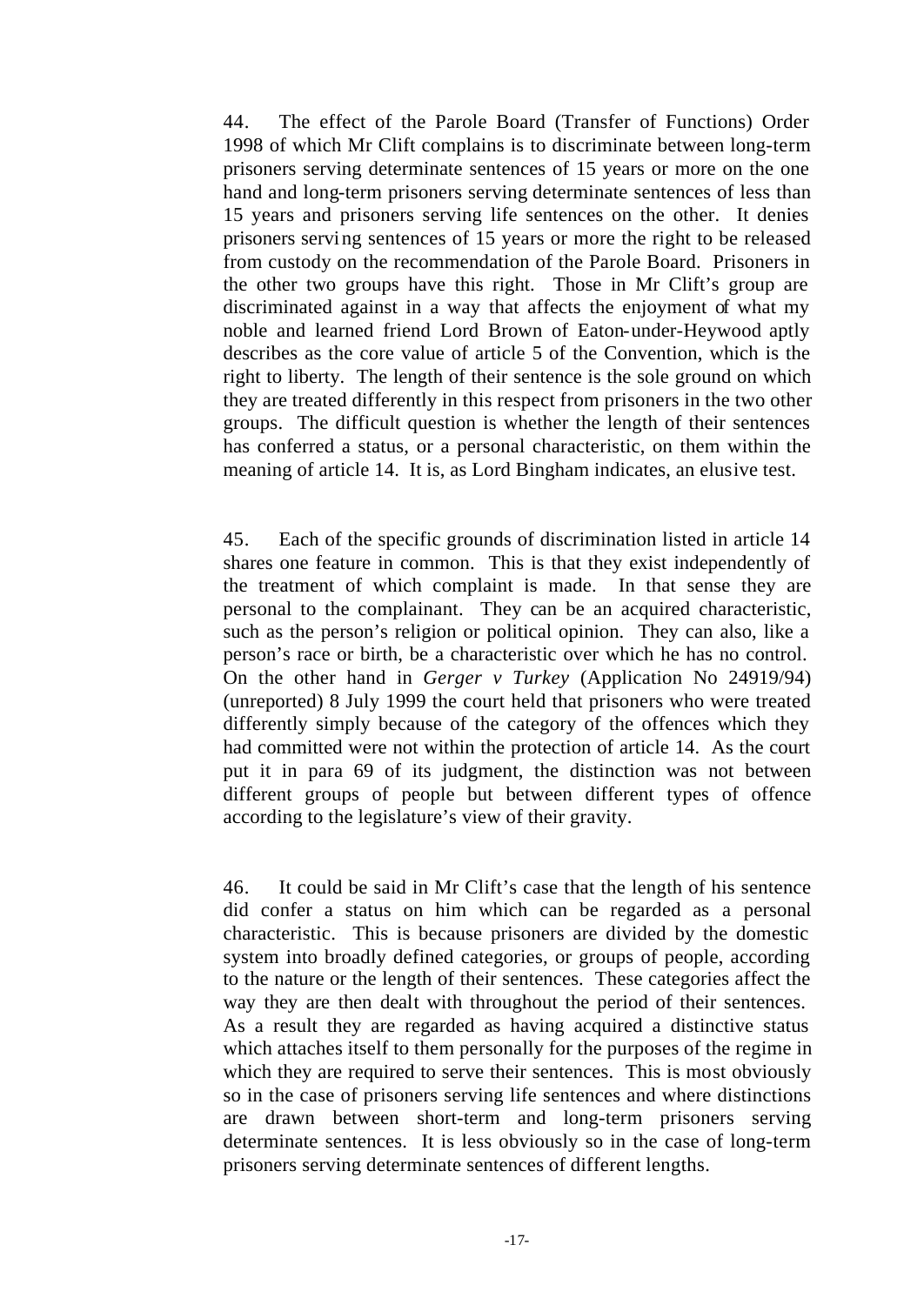47. It must be accepted, as Lord Bingham points out, that a personal characteristic cannot be defined by the differential treatment of which a person complains. It is plain too that the category of long-term prisoner into which Mr Clift's case falls would not have been recognised as a separate category had it not been for the Order which treats prisoners in his group differently from others in the enjoyment of their fundamental right to liberty. But he had already been sentenced, and he had already acquired the status which that sentence gave him before the Order was made that denied prisoners in his group the right to release on the recommendation of the Parole Board. The question which his case raises is whether the distinguishing feature or characteristic which enables persons or a group of persons to be singled out for separate treatment must have been identified as a personal characteristic before it is used for this purpose by the discriminator.

48. The function of article 14, read with article 1 of the Convention, is to secure to everyone within the jurisdiction of the High Contracting Parties the enjoyment of the rights and freedoms set out in section 1 of the Convention without discrimination on grounds which, having regard to the underlying values of the Convention, must be regarded as unacceptable. This suggests that a generous meaning should be given to the words "or other status" while recognising, of course, that the proscribed grounds are not unlimited. It seems to me, on this approach, that the protection of article 14 ought not to be denied just because the distinguishing feature which enabled the discriminator to treat persons or groups of persons differently in the enjoyment of their Convention rights had not previously been recognised.

49. But the Strasbourg jurisprudence has not yet addressed this question and, as my noble and learned friend Baroness Hale of Richmond points out, it is possible to regard what he has done, rather than who or what he is, as the true reason for the difference of treatment in Mr Clift's case. As Lord Bingham said in *R (Ullah) v Special Adjudicator* [2004] 2 AC 323, para 20, the duty of national courts is to keep pace with the Strasbourg jurisprudence as it evolves over time. A measure of self-restraint is needed, lest we stretch our own jurisprudence beyond that which is shared by all the States Parties to the Convention. I am persuaded, with some reluctance, that it is not open to us to resolve the second agreed issue in Mr Clift's favour.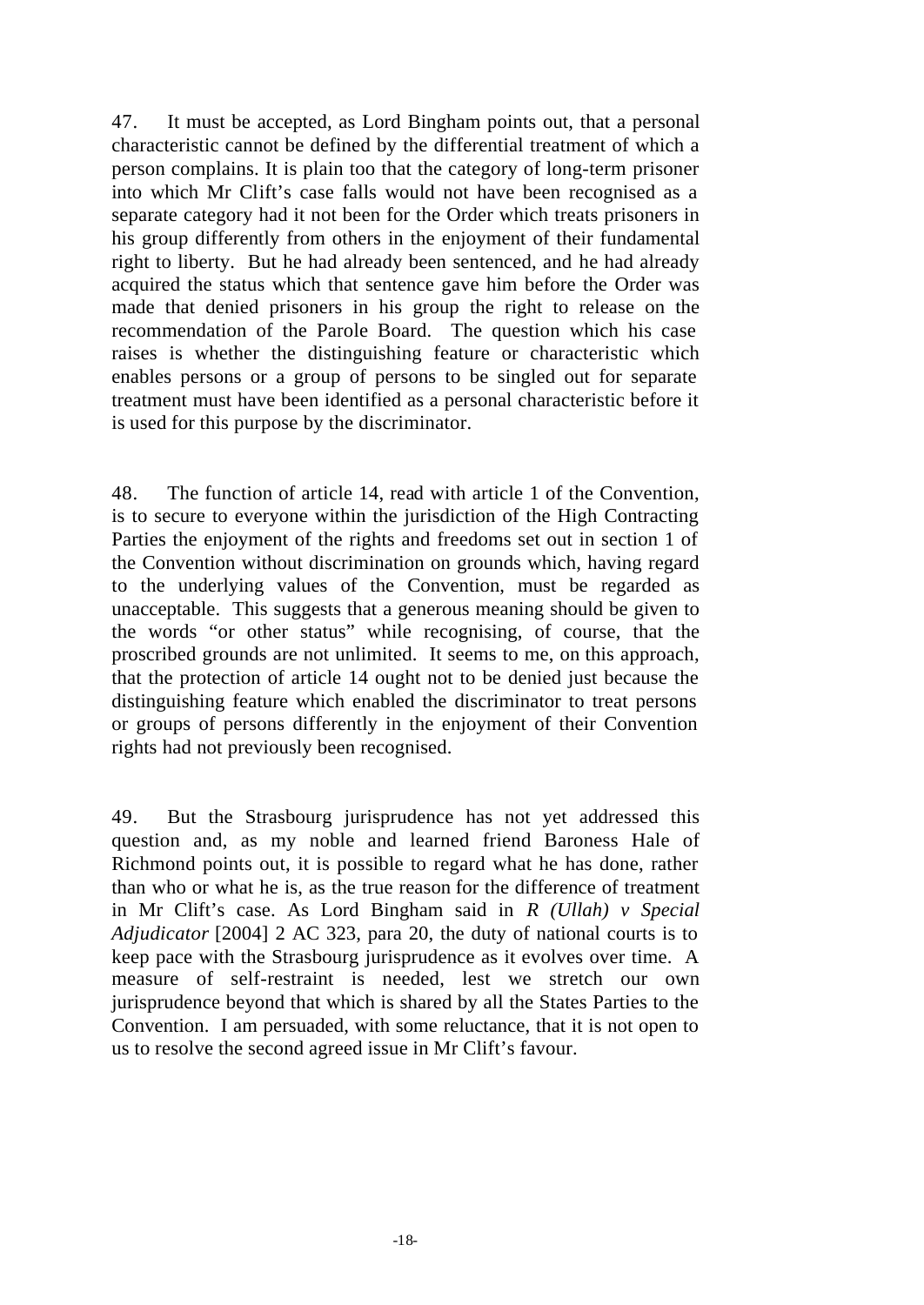## **BARONESS HALE OF RICHMOND**

## My Lords,

50. I have had the advantage of reading in draft the opinions of my noble and learned friends, Lord Bingham of Cornhill and Lord Brown of Eaton-under-Heywood. For the reason they give, with which I agree, I too would allow the appeals of Mr Hindawi and Mr Headley and dismiss the appeal of Mr Clift. I wish to add a few words on issue two, the prohibited grounds of discrimination, which is in many ways the most difficult question in the case.

51. The 14<sup>th</sup> Amendment to the Constitution of the United States of America requires that 'No state shall . . . deny to any person within its jurisdiction the equal protection of the laws'. Yet many laws have to draw distinctions between different groups or classes of people. The US courts have therefore had to construct a hierarchy of grounds of distinction, from those which they will readily hold to be rationally justified to those which they will subject to the strictest of scrutiny. Modern human rights instruments, on the other hand, have tended to contain a list of grounds which are automatically suspect. Article 26 of the International Covenant on Civil and Political Rights (synthesising articles 2 and 7 of the Universal Declaration of Human Rights), for example, provides that:

'All persons are equal before the law and are entitled without any discrimination to the equal protection of the law. In this respect, the law shall prohibit any discrimination and guarantee to all persons equal and effective protection against discrimination on any ground such as race, colour, sex, language, religion, political or other opinion, national or social origin, property, birth or other status.'

Article 14 of the European Convention on Human Rights adds 'association with a national minority' to this list. The list is clearly nonexhaustive so that analogous grounds may be recognised as social conditions change. The most obvious example is sexual orientation: see *Salgueiro Da Silva Mouta v Portugal,* (1999) 31 EHRR 1055.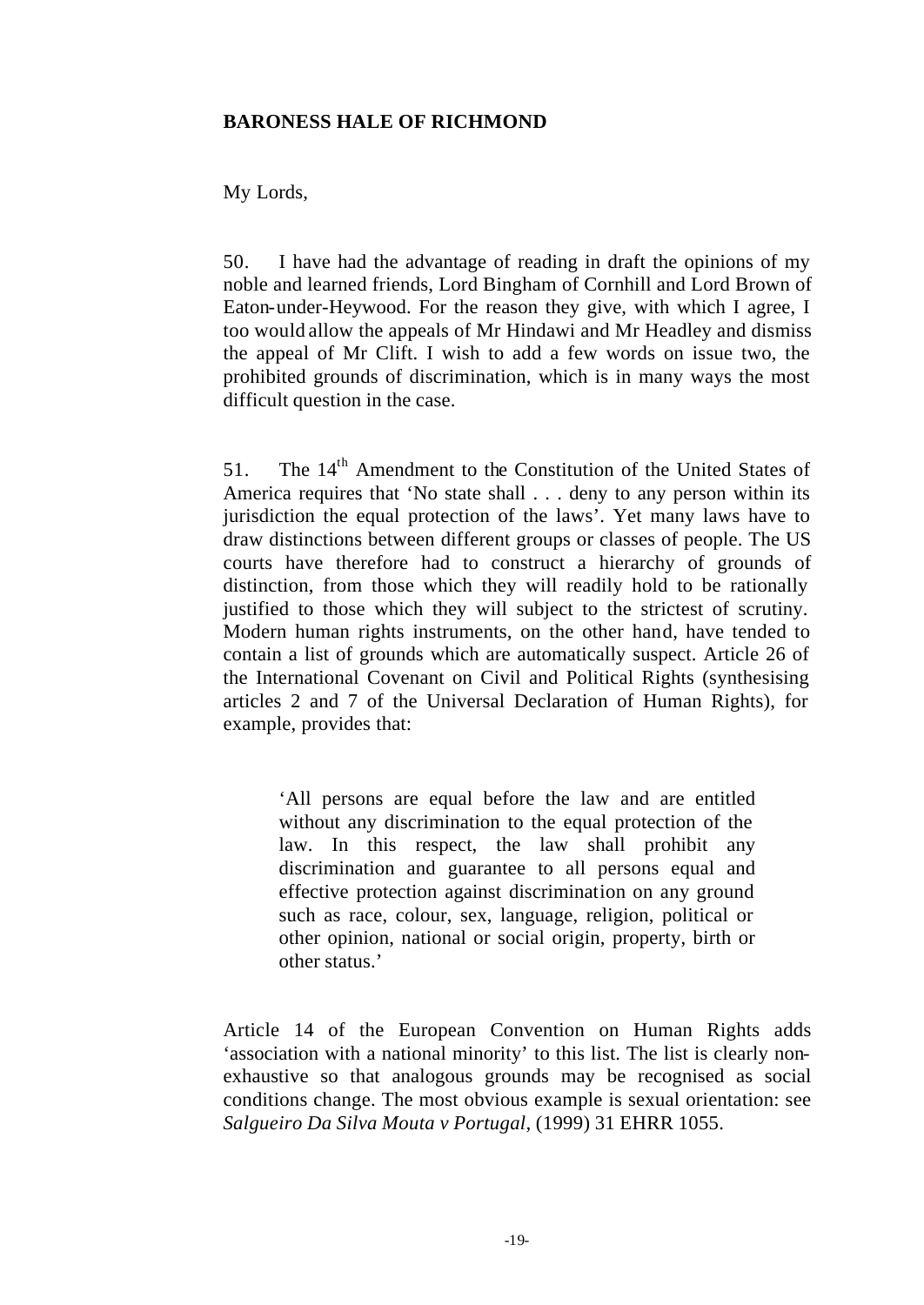52. But as Harris, O'Boyle and Warbrick have pointed out (in *The Law of the European Convention on Human Rights*, 1995, p 472) "The list of 'badges' in article 14 is long and not exclusive. The question is whether it is limited at all." The French text is even more open-ended from the English referring to 'toute autre situation' rather than 'other status'. So, was article 14 intended to be a general prohibition of discrimination in relation to the enjoyment of the Convention rights unless it could objectively be justified, with the specific grounds listed as a warning that discrimination on such grounds would be particularly difficult to justify? Or were the grounds and the reference to 'other status' intended to limit the kinds of classification which might be covered by the article?

53. The classic accounts of article 14 repeated time and time again in the Strasbourg case law do not specifically address this question. For example, in *Rasmussen v Denmark* (1984) 7 EHRR 371, paras 35 and 38, citing *Van der Mussele v Belgium* (1983) 6 EHRR 163, para 46, and *Marckx v Belgium* (1979) 2 EHRR 330, para 33, the court said this:

"Article 14 safeguards individuals who are 'placed in analogous situations' against discriminatory differences of treatment . . . For the purposes of article 14, a difference of treatment is discriminatory if it 'has no objective and reasonable justification', that is, if it does not pursue a 'legitimate aim' or if there is not a 'reasonable relationship of proportionality between the means employed and the aim sought to be realised'."

54. Many of the Strasbourg cases simply address these two issues and do not separately discuss the question of a prohibited ground. Perhaps the most striking example of this is *Stubbings v United Kingdom* (1996) 23 EHRR 213. There, it was argued that discrimination in the limitation periods laid down for intentional and negligent torts was contrary to article 14. The court did not address the government's argument that article 14 was concerned with discrimination based on a personal characteristic of the victim rather than the character of the acts against them. But it had little difficulty in concluding that the two groups were not in analogous situations and that, even if they were, the difference in treatment could be justified. (See also *Bullock v United Kingdom* (1996) 21 EHRR CD85, where the Commission held a complaint of discrimination against the owners of pit bull terriers manifestly ill founded because the distinction had an objective and reasonable justification; and *Spadea and Scalabrino v Italy* (1995) 21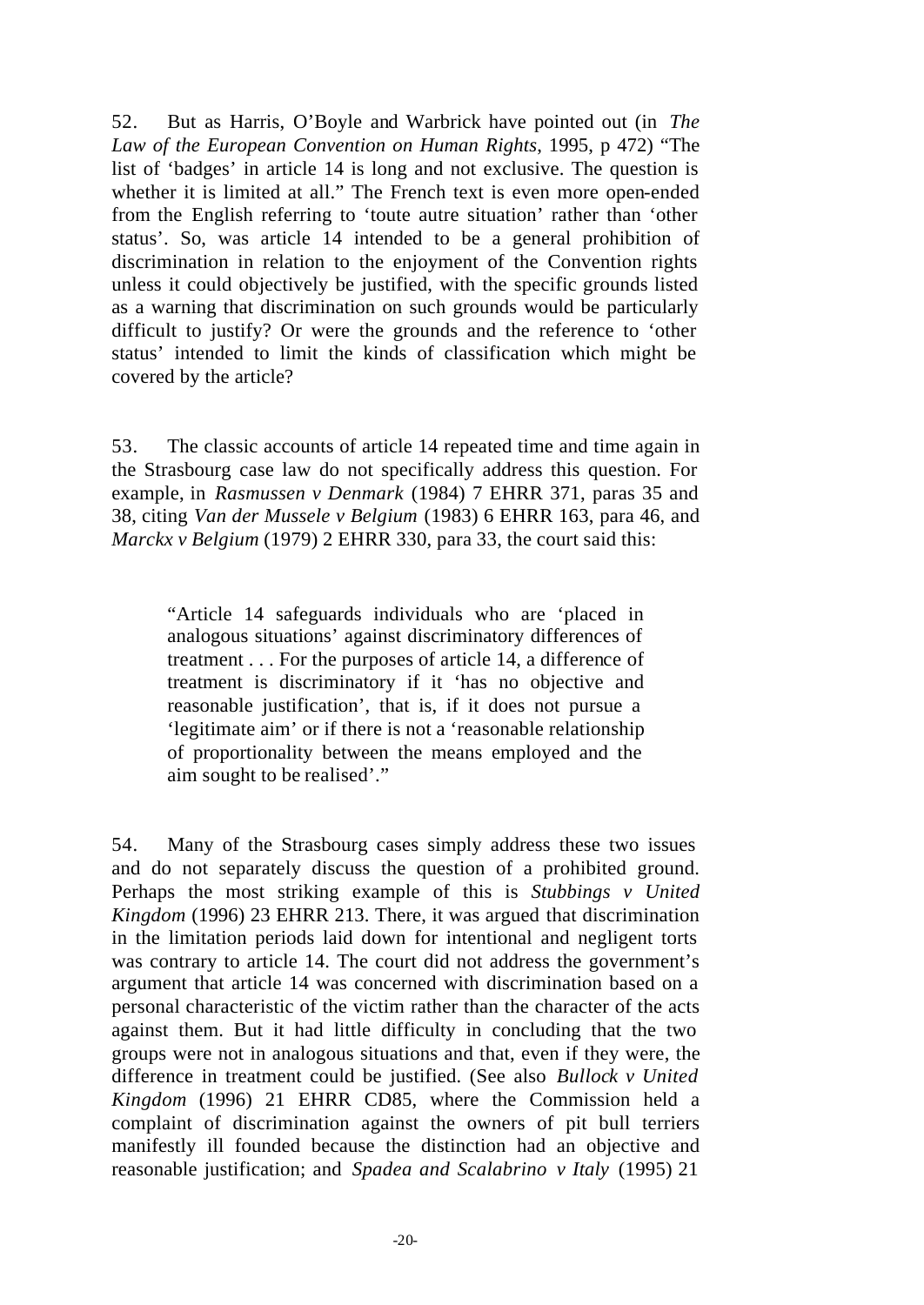EHRR 482, where the Commission and the Court held that discrimination between the landlords of residential and non-residential property was justified; the Commission also considered that they were not in an analogous situation. It appears that in neither case was it argued that these were not prohibited grounds.)

55. In view of this, it is perhaps not surprising that in *Wandsworth London Borough Council v Michalak* [2003] 1 WLR 617, Brooke LJ appears to have rejected an argument that article 14 only prohibited discrimination based on a personal characteristic. But he did so citing *Bullock* and *Spadea* above, where the issue was not addressed; and *Chassagnou v France* (1999) 29 EHRR 615, where the court expressly found, at para 95, that a discrimination between large and small landowners was 'on the ground of property'.

56. Although the issue is not always addressed, when it is addressed it is clear from the Strasbourg case law that not every basis of distinction between different sorts of people is included in the list of prohibited grounds and residual category of 'other status'. Thus in *Kjeldsen, Busk Madsen and Pedersen v Denmark* (1976) 1 EHRR 711, at para 56, the court stated:

" . . . Article 14 prohibits, within the ambit of the rights and freedoms guaranteed, discriminatory treatment having as its basis or reason a personal characteristic ('status') by which persons or groups of persons are distinguishable from each other."

57. As Karen Reid explains, in *A Practitioners' Guide to the European Convention on Human Rights*  $2^{nd}$  ed (2004), pp 261-2, "It thus aims to strike down the offensive singling out of an individual or members of a particular group on their personal attributes." This is reminiscent of the approach of the Canadian Supreme Court to the equal protection section of their own Charter of Rights and Freedoms, in *Law v Canada (Minister of Employment and Immigration)* [1999] 1 SCR 497:

"It may be said that the purpose of section 15(1) [of the Charter] is to prevent the violation of essential human dignity and freedom through the imposition of disadvantage, stereotyping, or political or social prejudice,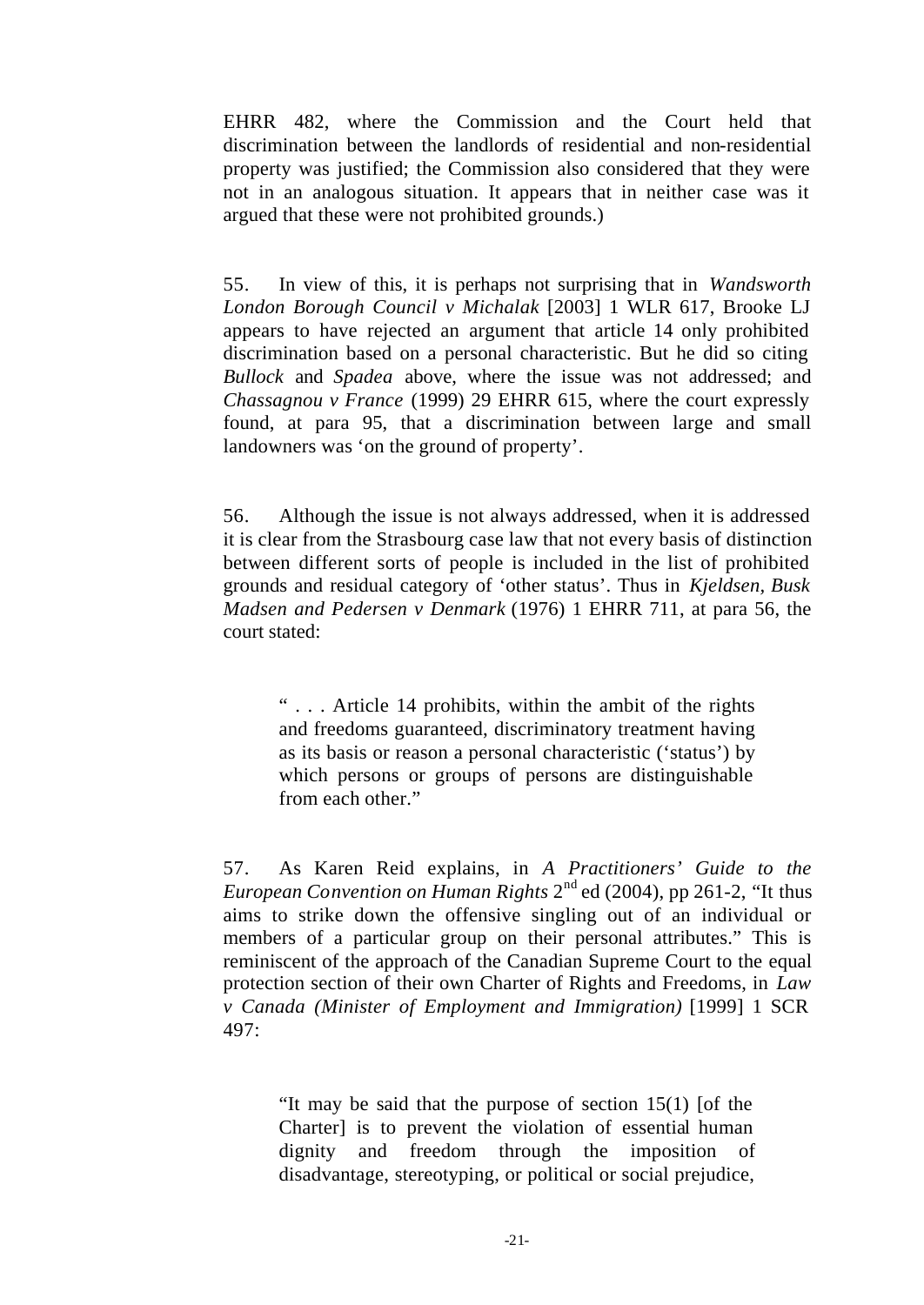and to promote a society in which all person enjoy equal recognition at law as human beings or members of Canadian society, equally capable and equally deserving of concern, respect and consideration."

58. In the vast majority of Strasbourg cases where violations of article 14 have been found, the real basis for the distinction was clearly one of the proscribed grounds or something very close: race (eg *East African Asians v United Kingdom* (1973) 3 EHRR 76; *Cyprus v Turkey* (2001) 35 EHRR 30; *Nachova v Bulgaria*, 39 EHRR 793, sex (eg *Abdulaziz, Cabales and Balkandali v United Kingdom* (1985) 7 EHRR 471; *Schmidt v Germany* (1994) 18 EHRR 513; *Schuler-Zgraggen v Switzerland* (1995) 21 EHRR 404; *Petrovic v Austria* (1998) 33 EHRR 307, religion (eg *Hoffmann v Austria* (1993) 17 EHRR 293; *Cyprus v Turkey* 35 EHRR 30, marital or birth status (eg *Marckx v Belgium* (1979) 2 EHRR 330; *Inze v Austria* (1987) 10 EHRR 394; *Sahin v Germany*, (2003) 15 BHRC 84; *Sommerfeld v Germany*, (2002) 38 EHRR 756, national origin (e.g. *Gaygazuz v Austria* (1996) 23 EHRR 364), foreign residence (eg *Darby v Sweden* (1990) 13 EHRR 774), language (eg *Belgian Linguistic Case (No 2)* (1968) 1 EHRR 252), or sexual orientation (eg *Salgueiro Da Silva Mouta v Portugal* 31 EHRR 1055; *Karner v Austria* (2003) 38 EHRR 528). Unusually, in *Pine Valley Developments Ltd v Ireland* (1991) 14 EHRR 319, the court found a violation of article 14 without reference to a prohibited ground, but the point was not argued because the government was denying that the legislation drew the distinction complained of at all.

59. More instructive are the cases in which the basis of the discrimination has been held to fall outside the proscribed grounds. One example is different laws in different jurisdictional regions within the territory of a member state. Thus, it was not a difference in treatment on grounds of personal status for people in Scotland to be subject to the poll tax before people in England (*P v United Kingdom*) (Application No 13473/87) (unreported) 11 July 1988) or for juvenile offenders in Scotland not to be entitled to the remission granted to juvenile offenders in England and Wales (*Nelson v United Kingdom* (Application No 11077/84) (unreported) 13 October 1986, 49 DR 170).

60. Another example, pertinent to this case, is differences in the treatment of different criminal offences. In *Gerger v Turkey* (Application No 24919/94) (unreported), 8 July 1999, the court deduced from the fact that people convicted of terrorist offences would be treated less favourably with regard to automatic parole "that the distinction is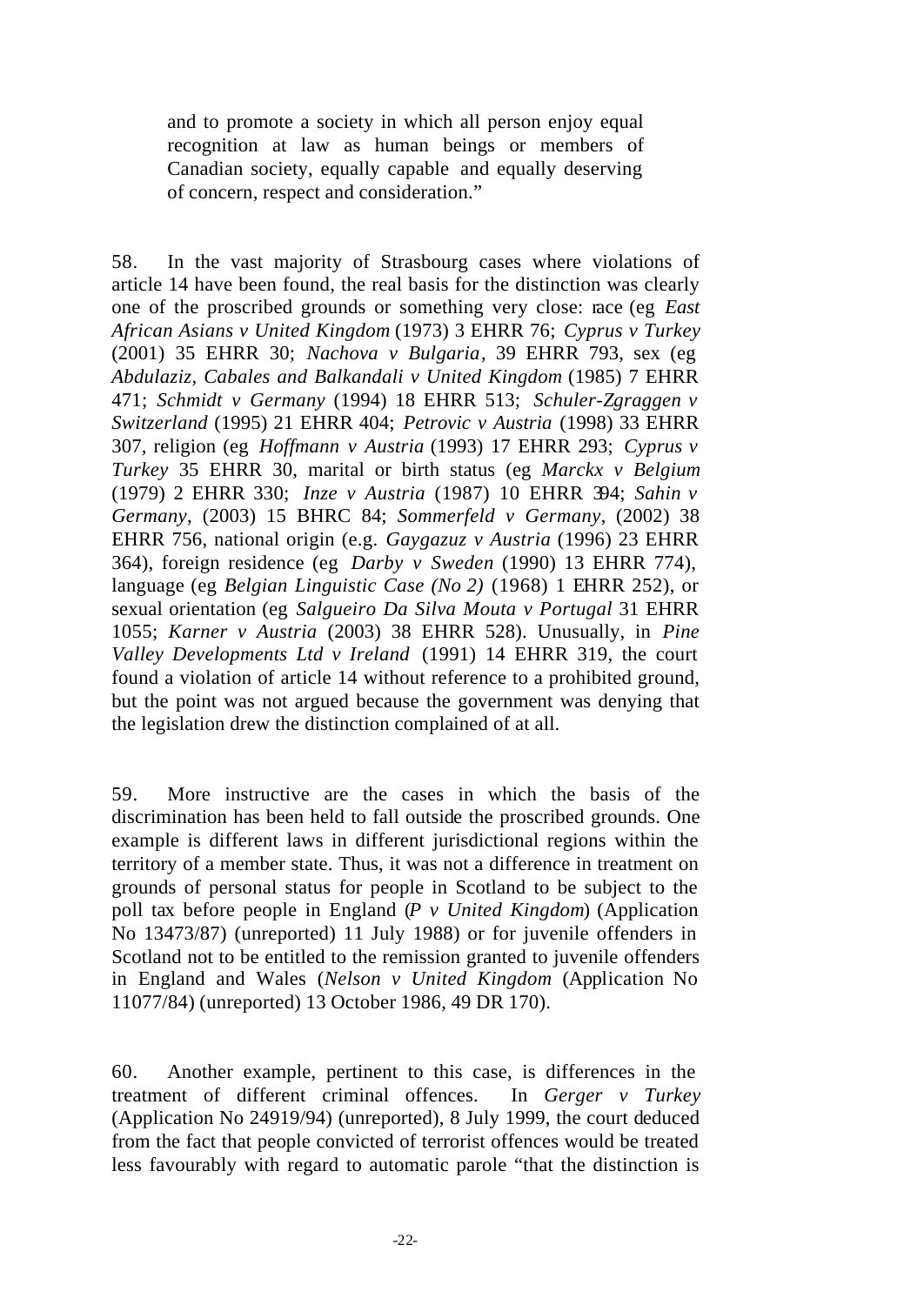made not between different groups of people, but between different types of offence, according to the legislature's view of their gravity": para 69. In *Budak v Turkey* (Application No 57345/00) (unreported), 7 September 2004, the court repeated the "personal characteristic" test from *Kjeldsen* and held that a distinction in procedure and sentences for offences tried before the state security court from those tried before other courts was made, again, not between different groups of people but between different types of offence.

61. All of this is entirely consistent with the view taken by this House in *R(S) v Chief Constable of South Yorkshire Police* [2004] 1 WLR 2196. At para 48, Lord Steyn cited *Kjeldsen* and continued:

" . . . the proscribed grounds in article 14 cannot be unlimited, otherwise the wording of article 14 referring to 'other status' beyond the well-established proscribed grounds, including things such as sex, race or colour, would be unnecessary. It would then preclude discrimination on any ground. That is plainly not the meaning of article 14."

In that case it was held that the possession of fingerprints and DNA samples by the police was simply a matter of historical fact rather than the personal status or characteristics of the people who had supplied them.

62. In this case, it is plain, and now accepted by the Secretary of State, that a different parole regime for foreigners who are liable to deportation from that applicable to citizens or others with the right to remain here, falls within the grounds proscribed by article 14 and thus (subject to the ambit issue) requires objective justification. The same would surely apply to a difference in treatment based on race, sex or the colour of one's hair. But a difference in treatment based on the seriousness of the offence would fall outside those grounds. The real reason for the distinction is not a personal characteristic of the offender but what the offender has done.

63. The result is that the difference of treatment between Mr Clift and people sentenced either to shorter determinate sentences or to life imprisonment is not covered by article 14 at all. The law may look odd. But not every apparent anomaly is a breach of Convention rights. This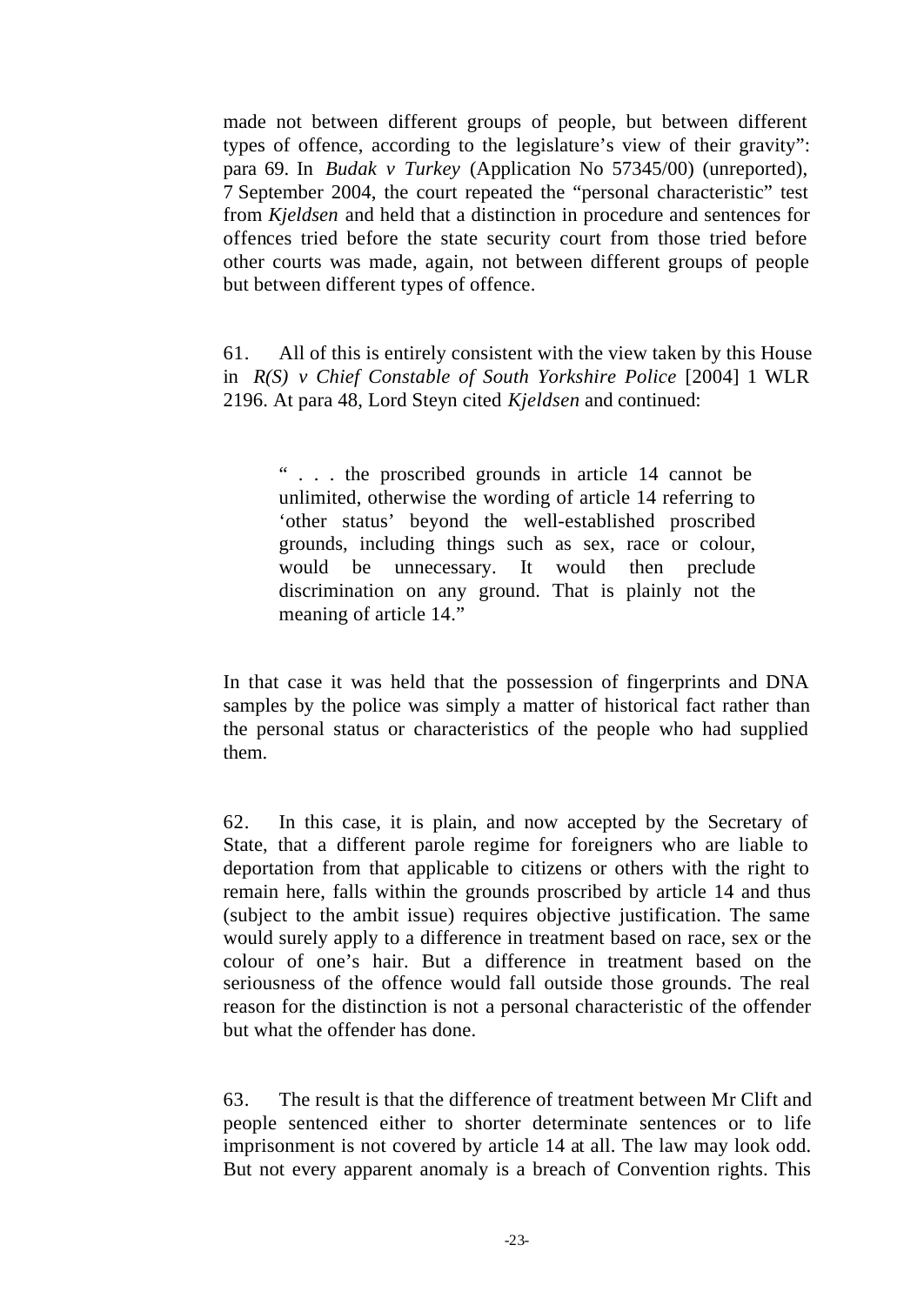one is the result of what the Home Secretary chose to do in relation to people sentenced to shorter terms of imprisonment and what he was obliged by the terms of article 5 itself to do in relation to life imprisonment. The law has since been changed and one can well understand why. But it is not for us to declare legislation which Parliament has passed incompatible with the Convention rights unless the Convention and its case law require us so to do. For the reasons given above, in amplification of those given by my noble and learned friend, Lord Bingham of Cornhill, we are not required to do so in this case.

## **LORD CARSWELL**

My Lords,

64. I have had the advantage of reading in draft the opinion prepared by my noble and learned friend Lord Bingham of Cornhill, with which I am in agreement. For the reasons which he gives I too would dismiss the appeal of Mr Clift, allow the appeals of Messrs Hindawi and Headley and make the declaration which he proposes.

## **LORD BROWN OF EATON-UNDER-HEYWOOD**

My Lords,

65. I have had the advantage of reading in draft the opinion of my noble and learned friend Lord Bingham of Cornhill. I am in complete agreement with it on all the issues raised and there are essentially only two aspects of these appeals on which I wish to add a few paragraphs of my own.

66. The first concerns issue one, whether the appellants' applications for early release came within the ambit of article 5 of the European Convention on Human Rights so as to engage article 14 of the Convention. As stated, I agree with all that Lord Bingham has said upon this issue. But it does seem to me worth noticing in addition the remarkable consequences which the Secretary of State's argument, if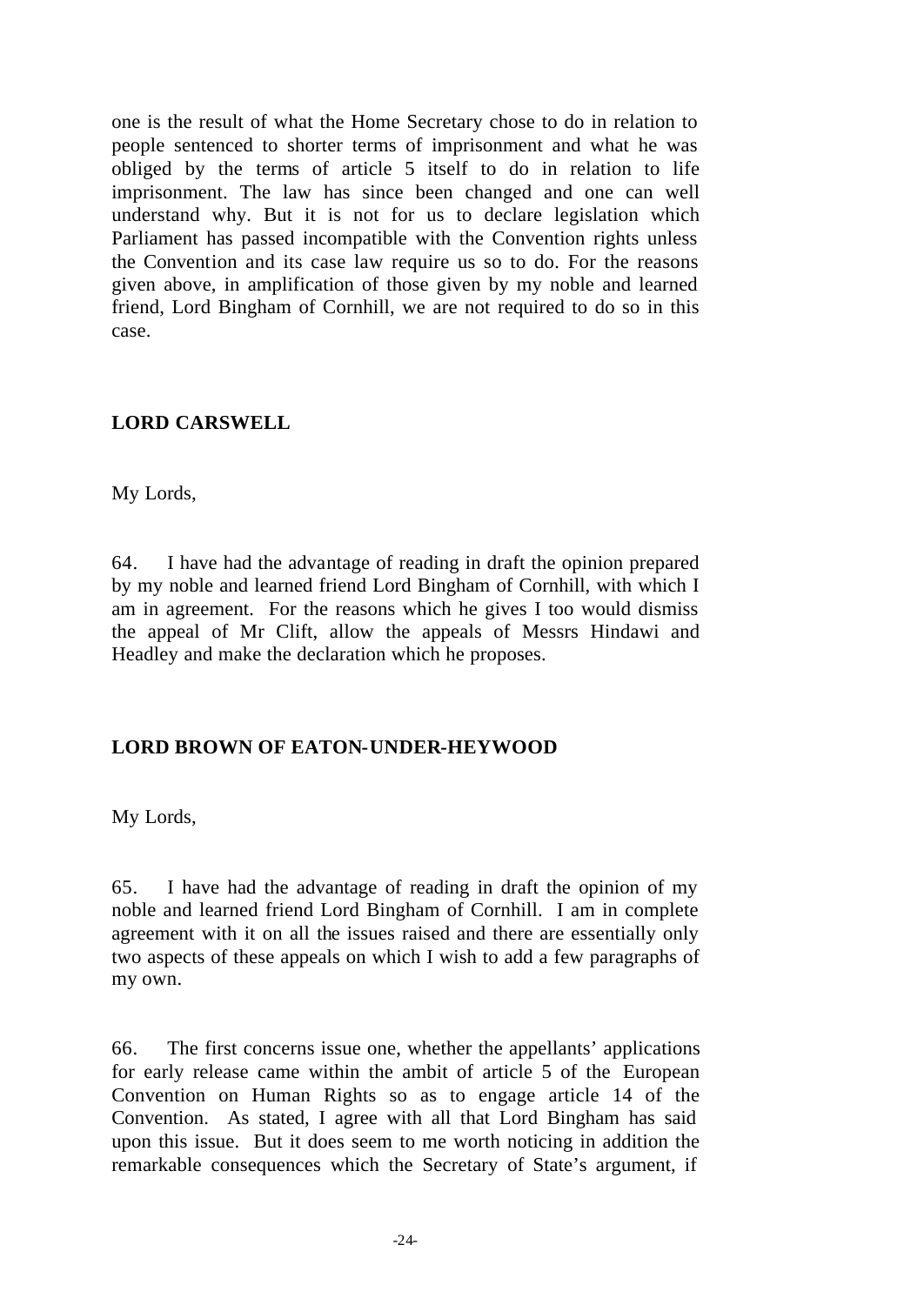accepted, would have. As Sedley LJ observed in his judgment in the Court of Appeal in the cases of Mr Hindawi and Mr Headley [2005] 1 WLR 1102, para 40, if the Secretary of State's argument is correct "a law or rule which allowed women but not men to obtain parole would still not come within the ambit of article 5 so as to attract the operation of article 14." And, indeed, the point can be taken further still. Suppose that for a given offence the law prescribed a minimum penalty of six years imprisonment for men, three years for women. That, Mr Pannick QC readily acknowledged, would clearly constitute a direct breach of article 5 (probably without the need to invoke article 14) and be unlawful. If, however, the law prescribed the same sentence for both, but then provided that women but not men are to be released at the halfway stage, that, he must argue, is beyond the reach of the Convention. It cannot be so and it is not so because the core value protected by article 5 is liberty and, where the penal system includes a parole scheme, liberty is dependent no less upon the non-discriminatory operation of that than on a fair sentencing process in the first place.

67. The second point I wish to make concerns issue three, whether the differential treatment of the respective appellants was objectively justified at the relevant time, in particular in the case of Mr Clift. The position with regard to him, as your Lordships will appreciate, is in two respects moot as to the issue of objective justification. In the first place, for the reasons given by Lord Bingham in paragraphs 27 and 28 of his opinion, he cannot establish that the differential treatment to which he was subjected was on grounds of "status" so that his article 14 complaint fails this threshold test. Secondly, Mr Clift was in any event released on 10 March 2004.

68. For understandable reasons, Lord Bingham has considered the question of objective justification in Mr Clift's case (at para 33 of his opinion) in October 2002 and has concluded that even by then the differential treatment suffered by those serving determinate sentences of 15 years or more (compared with both those serving lesser determinate sentences and those serving every sort of indeterminate sentence) had become indefensibly anomalous (a judgment with which I respectfully agree and with which it appears that the Court of Appeal too might have agreed had Mr Clift at that stage invited comparison with discretionary life prisoners rather merely than with lesser determinate sentence prisoners—see paragraph 24 of Lord Woolf CJ's judgment). The point I wish to make, however, is that the anomalous position of those like Mr Clift (assuming he were still detained) has since the 2003 Act become yet more stark and indefensible. As Lord Bingham explains in para 9 of his opinion, the parole regime which applied in Mr Clift's case